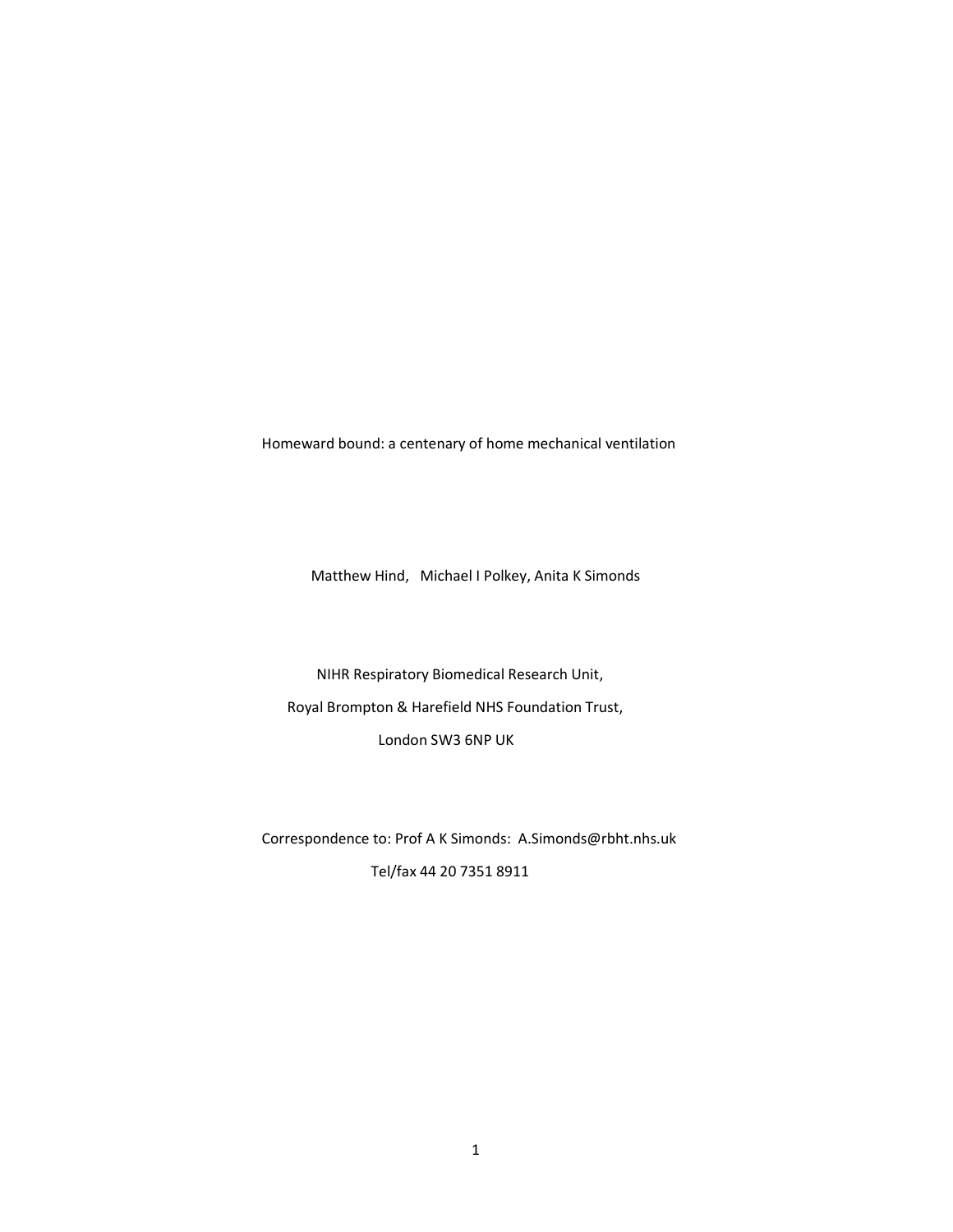#### Abstract

The evolution of home mechanical ventilation is an intertwined chronicle of negative and positive pressure modes, and their role in managing ventilatory failure in neuromuscular diseases, and other chronic disorders. The uptake of non-invasive positive pressure ventilation has produced widespread growth in home ventilation internationally, and fewer patients ventilated invasively. As with many applications of domiciliary medical technology, home ventilatory support has either led or run in parallel with acute hospital applications, and has been influenced by medical and societal shifts in the approach to chronic care, the creation of community support teams, a preference of recipients to be treated at home, and economic imperatives. This review summarises the trends and growing evidence base for ventilatory support outside hospital.

## *Introduction*

The idea of assisting ventilation has evolved through four broad eras from the middle ages and renaissance to the present time : a) an understanding of cardiopulmonary anatomy and observation that positive pressure ventilation applied to the trachea could inflate the lungs<sup>1;2</sup>, b) the development of manually applied bellows, later automated, applied via a mask to resuscitate those with acute respiratory failure due to fires, mining and drowning accidents, c) an exploration of negative pressure ventilatory support reaching its zenith in mass use of iron lungs in the poliomeyelitis epidemics of the 1950s, and d) a shift back to positive pressure ventilation delivered non-invasively, coupled with a greater understanding of sleep disordered breathing and respiratory muscle physiology, enhanced by technological advances in portable ventilator design and interface technology in the 1970s and 1980s.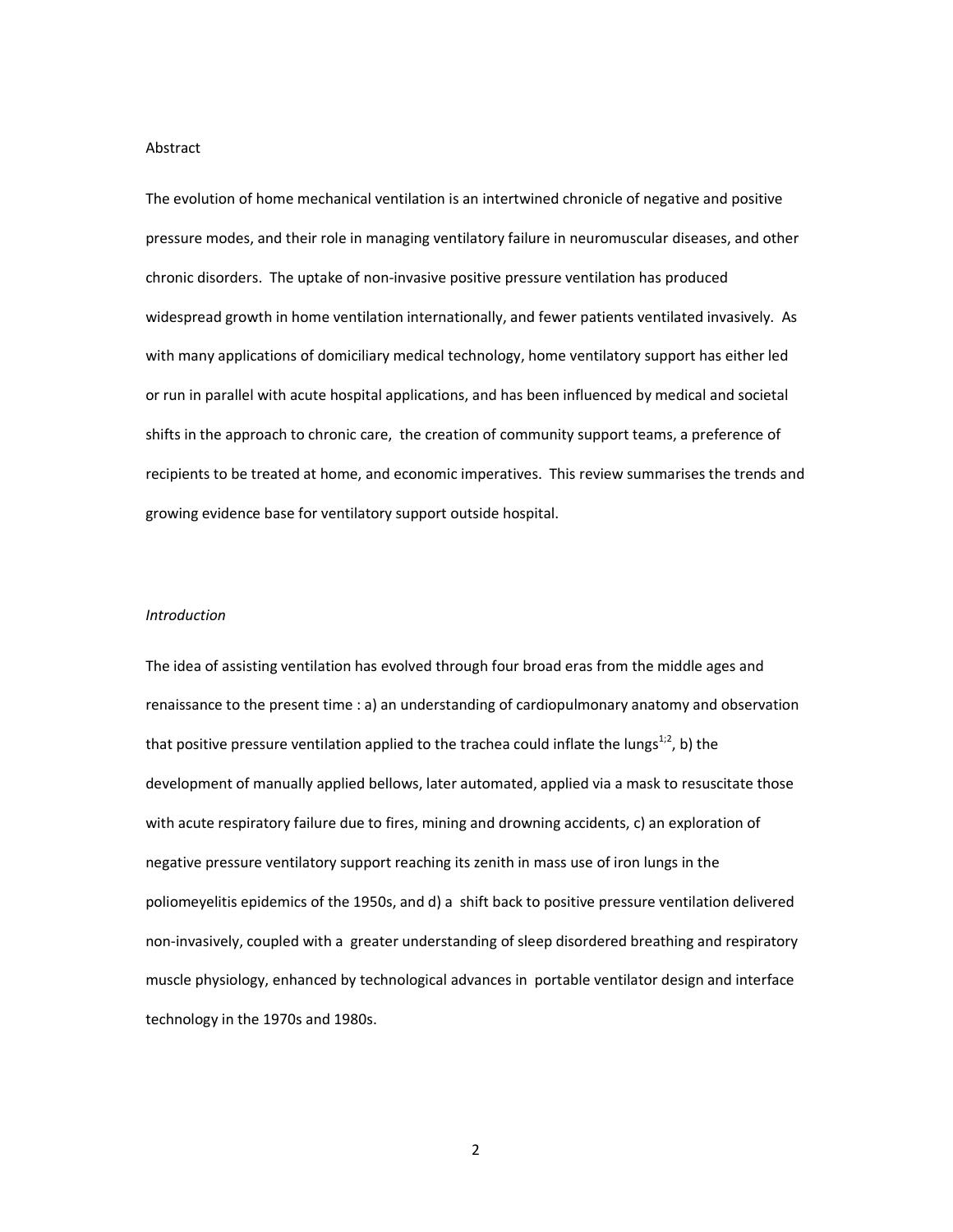### *Evolution*

A century ago there was no acute ventilatory support available for the hundreds of thousands of victims of the 1918 Spanish Flu outbreak, and indeed it is arguable whether ventilatory support would have been lifesaving in the presence of overwhelming infection and intractable hypoxemia due to acute lung injury. In 1907 Heinrich Drager<sup>3</sup> had patented a portable time-cycled device powered by compressed oxygen which delivered positive pressure during inspiration and negative pressure during expiration via mask. These were manufactured in bulk and used to resuscitate victims of gas poisoning accidents or fires in the mining industry. This development had been preceded in the late 1800s by a creative burst of invention of negative pressure devices across Europe and the new world, typically consisting of a cabinet design encircling the individual's chest or lower body and powered by variety of mechanisms, sometimes manually by the patient!<sup>4</sup> Negative pressure devices advanced significantly with the iron lung and motorised pump designed by Drinker and colleagues, who reported prolonged support of ventilation in The Lancet in 1931<sup>5</sup>. Iron lungs (or tank ventilators) reached their apogee with the devices developed by the manufacturer JH Emerson (Cambridge MA, USA), based on the design of Drinker and predecessors. Deployment of these tank ventilators in the polio epidemics of the 1950s in the USA and Europe, undoubtedly saved lives, despite their bulk and expense (Figure 1). The limitations of negative pressure ventilation were exposed by the huge polio outbreak in Denmark in 1952. Not only were there insufficient iron lungs but these failed to adequately ventilate those with bulbar polio, and the death rate rose to 80%, only to fall markedly with the introduction of tracheotomy and invasive ventilation<sup>6</sup>. It is notable that while tracheotomy ventilation proved the stimulus for the advance of invasive positive pressure ventilation and modern Intensive Care Units, some polio survivors were discharged home using more portable negative pressure devices such as the cuirass and negative pressure jackets - these constituted some of the earliest domiciliary non-invasive ventilator users<sup>7</sup>.

### *Negative to positive pressure*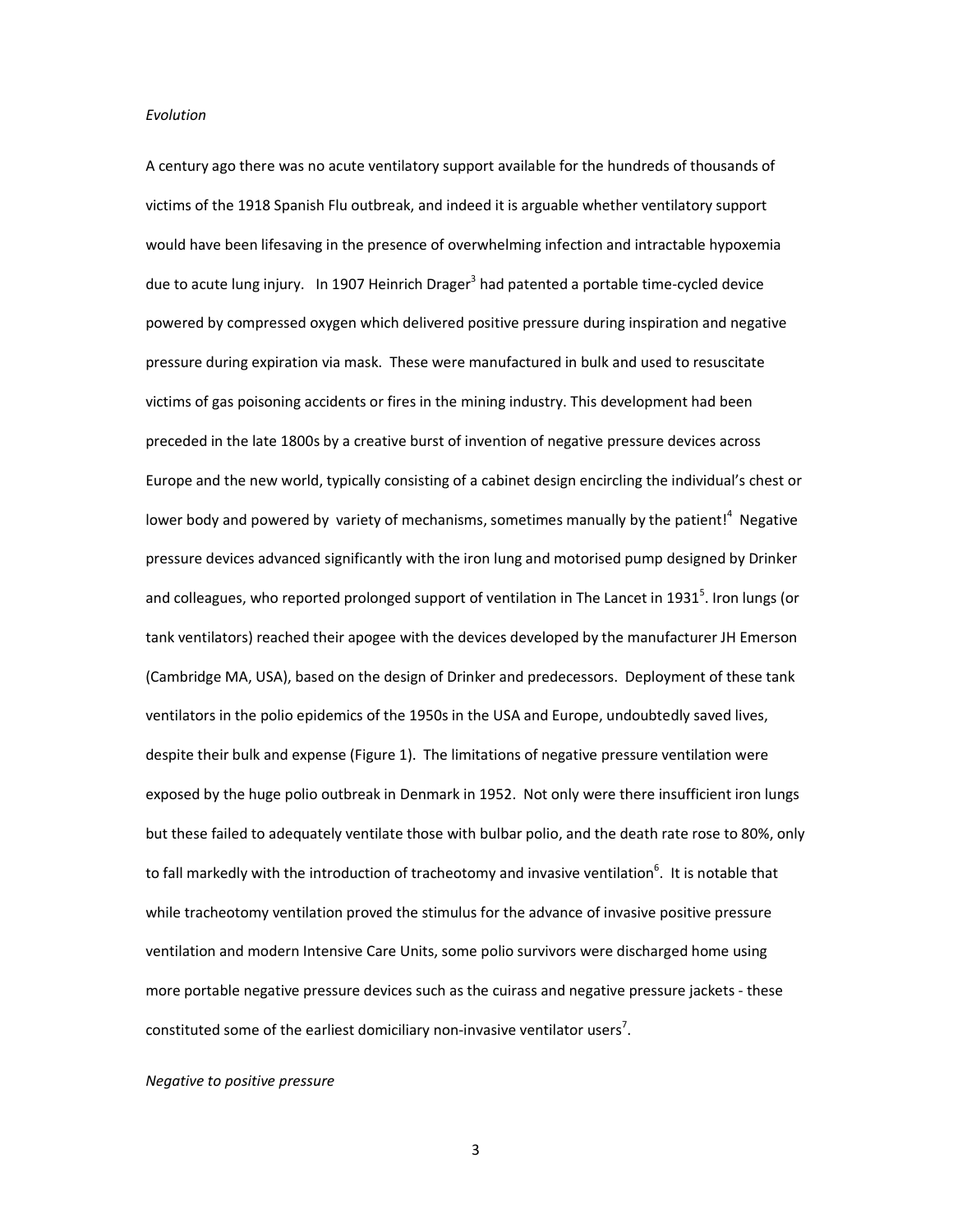Negative pressure devices including iron lungs saw a reawakening of interest in the 1970s and 1980s to treat a range of patient with chronic respiratory failure including those with chest wall disease and COPD, an application stimulated by an increased knowledge of respiratory muscle pathology<sup>8;9</sup> and ventilatory changes during sleep. Sullivan and colleagues reported home continuous positive airway pressure therapy (CPAP) use for obstructive sleep apnoea in 1981 $^{10}$ . While early cohort studies in patients with chronic respiratory failure due to neuromuscular and chest wall disease used volume ventilators to augment minute ventilation as opposed to delivering fixed positive pressure, cross pollination from the development of continuous CPAP blowers and masks to treat obstructive sleep apnoea led to the increasing use of smaller bilevel pressure support devices. This meant that by the early 1990s non-invasive ventilatory support, whether in hospital or home was delivered largely via positive pressure devices. Reports and case series $^{11-13}$  patients on positive pressure noninvasive home ventilation began multiplying by the late 1980s and 1990s in neuromuscular, chest wall and obstructive lung disease patients, demonstrating improvements in life expectancy and quality of life in those with chest wall disease and non-progressive eg. (post poliomyelitis) or slowly progressive neuromuscular disorders. An illustrative timeline is given in Figure 2.

### *Prevalence*

A first international perspective on the extent of home ventilation was seen in the Eurovent study published in 2005<sup>14</sup>. The majority of patients receiving home mechanical ventilation in northern European centers and university practices had neuromuscular disease while in southern Europe a growing proportion of patients with lung and airways disease was reported. Prevalence rates ranged from 0.1 to 10 per 100,000 in Poland and Sweden respectively with only 13% receiving ventilation via tracheotomy. In Massachusetts a census of prolonged mechanical ventilation reported by King<sup>15</sup> showed prevalence increasing from 2.8 per 100,000 to 7.1 per 100 thousand from 1983 to 2006. But here practice differed from that in Europe with significant numbers of long term ventilated patients managed in hospitals or long term acute care facilities. Almost 10 years later in the USA Sunwoo et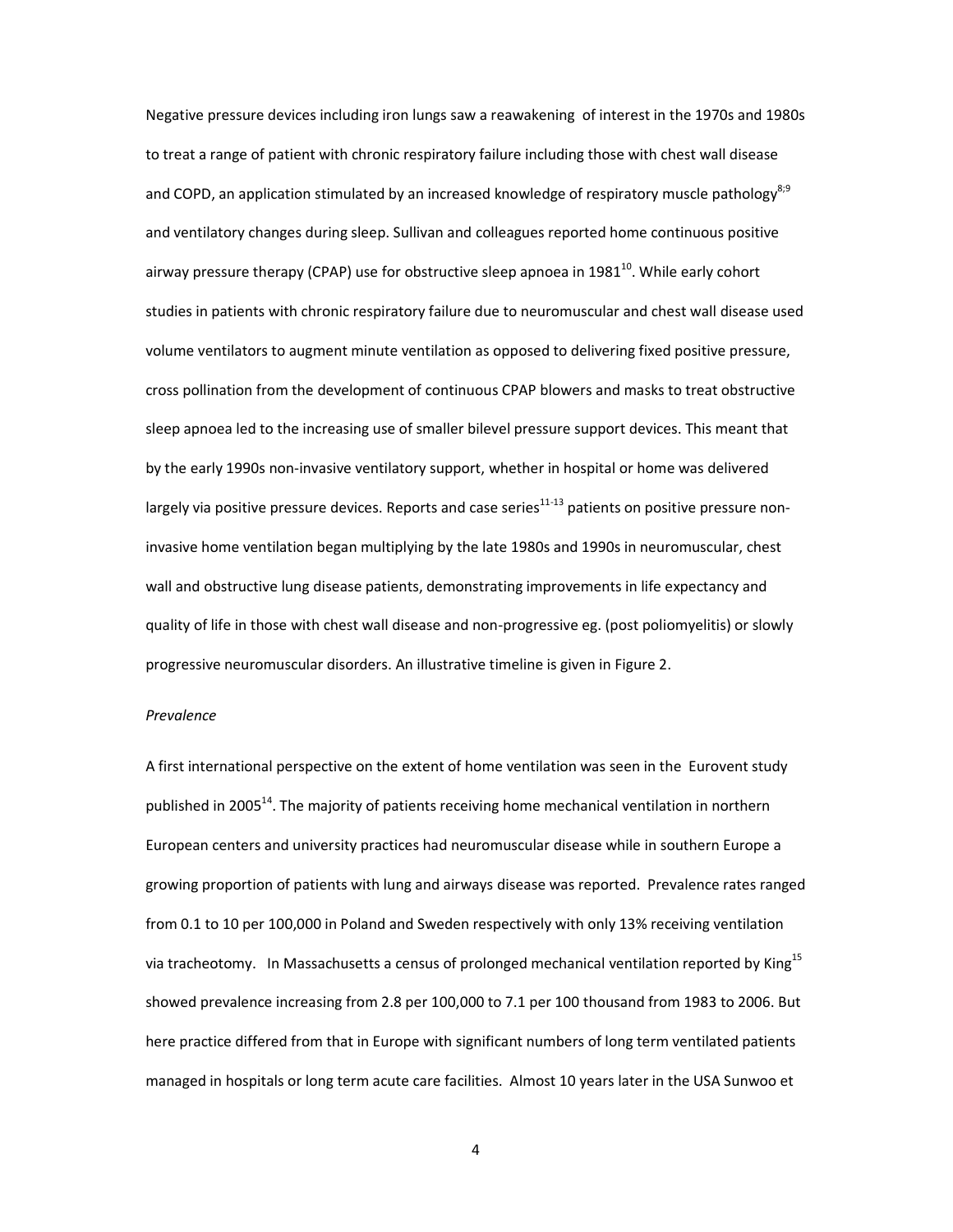$al<sup>16</sup>$  detailed the changing landscape of adult home ventilation with non-invasive ventilation progressively replacing tracheotomy ventilation and widening indications despite the fact that guidelines were lacking apart from in some neuromuscular conditions such as amyotrophic lateral sclerosis (ALS)<sup>17</sup> and Duchenne muscular dystrophy<sup>18</sup>.

## *Inherited muscular dystrophies, myopathies and spinal muscular atrophy*

Duchenne muscular dystrophy (DMD) patients represent one of the first groups to receive home positive pressure ventilation, after use in polio patients, and one of its greatest success stories. Early application by Rideau<sup>19</sup> in France in the 1970s taken up by Bach, Hill, Sortor and others in the USA<sup>20-</sup>  $^{22}$  and Robert<sup>23</sup>, Leger<sup>24</sup>, Brathwaite<sup>25</sup> and colleagues in Europe showed that mask NIV was feasible in a range of chronic neuromuscular and chest wall disorders, and could also be used to wean invasively ventilated patients onto NIV to enable discharge from ICU $^{26}$ . Early case series showed marked improvement in survival (although no advantage to treatment prior to the development of symptoms<sup>27</sup>), with more recent results showing DMD patients living into middle age. For NIV combined with cough assist devices there is also evidence of significant reduction in pulmonary morbidity and hospital admissions<sup>28</sup>. Few randomised trials have been carried out in these patient groups, but where these exist evidence strongly supports use of ventilatory support<sup>29</sup>. A notable feature of the dissemination of mechanical ventilation into the home has been the stark differences in practice with tracheotomy ventilation being rare in the UK and USA and more common in Scandinavia, France, Japan and the Gulf States, for example. Increasing numbers of children with neuromuscular and other disorders requiring NIV in childhood are now successfully treated and transitioning to adult care $^{30,31}$ .

Similar improvements in outcome have been seen in other relatively slowly progressive disorders such as congenital muscular dystrophies, spinal muscular atrophy type II and myopathies<sup>31</sup>. Mouthpiece ventilation is an option during the day for some neuromuscular patients<sup>32</sup>. In type I SMA with onset after 3 months NIV may prolong survival or can be used to palliate symptoms<sup>33;34</sup>.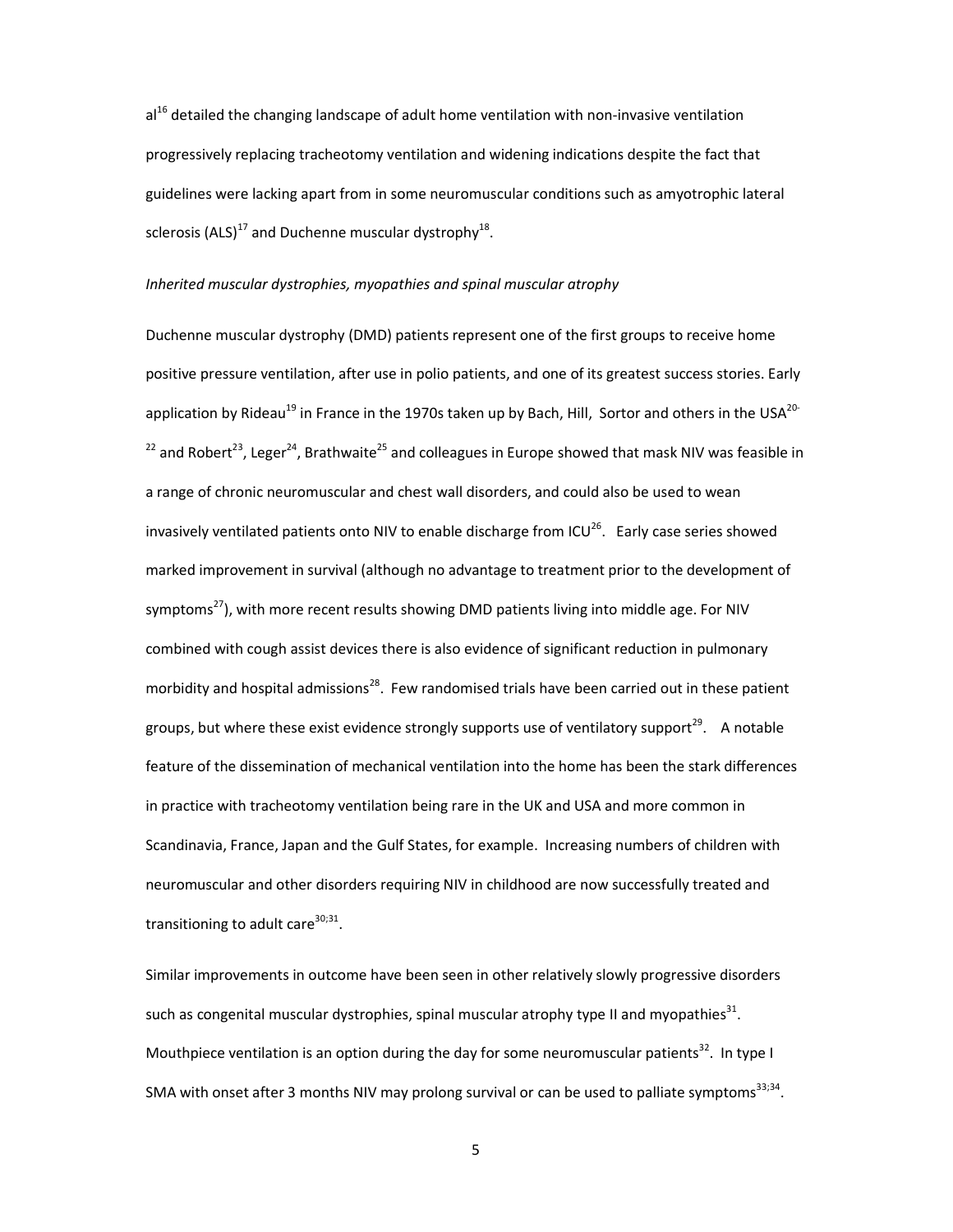# *Amyotrophic lateral sclerosis (ALS):*

Ventilatory support in ALS is one of the few neuromuscular conditions subject to a randomised controlled evaluation. In a Cochrane review of mechanical ventilation for ALS in 2013 $^{35}$  the authors identified only two randomised trials of non-invasive ventilation, including 54 patients in total and complete data in only one trial<sup>36</sup>. This showed an increase in average survival from 171 to 219 days, and in those with mild to moderate bulbar weakness the survival increase was 205 days, and quality of life was maintained. In those patients with severe bulbar weakness, survival was not increased but symptoms improved.

Cazzolli and Oppenheimer<sup>37</sup> report that in patients electively started on NIV 100% users felt glad they chose NIV, but in 50 tracheotomy ventilated patients, many had undergone tracheotomy as a result of emergency care and fewer were satisfied with their quality of life. Failure to be involved in decision-making about institution of tracheotomy ventilation has been found to have an adverse impact on quality of life in other studies. There are still considerable national differences in care provided for ALS patients. The American Academy of Neurology Practice Parameters<sup>17</sup> on drug, nutritional and respiratory therapies in ALS recommend NIV to lengthen survival and slow decline of FVC (level of evidence B) and to improved quality of life (level of evidence C). National Institute for Clinical Evidence (NICE) guidelines<sup>38;39</sup> in the UK recommend referral for assessment for NIV if daytime arterial oxygen saturation is 93% or less, forced vital capacity less than 70% predicted, maximum inspiratory pressure is less negative than -60cmH20, or if marked symptoms of sleep disordered breathing or orthopnea are present. The initiation of NIV is recommended in the presence of daytime hypercapnia, symptomatic sleep disordered breathing and deteriorating pulmonary function. Serial measurement of respiratory muscle strength is an accurate predictor of survival<sup>40</sup>. It is not clear whether earlier initiation of NIV offers any survival advantage.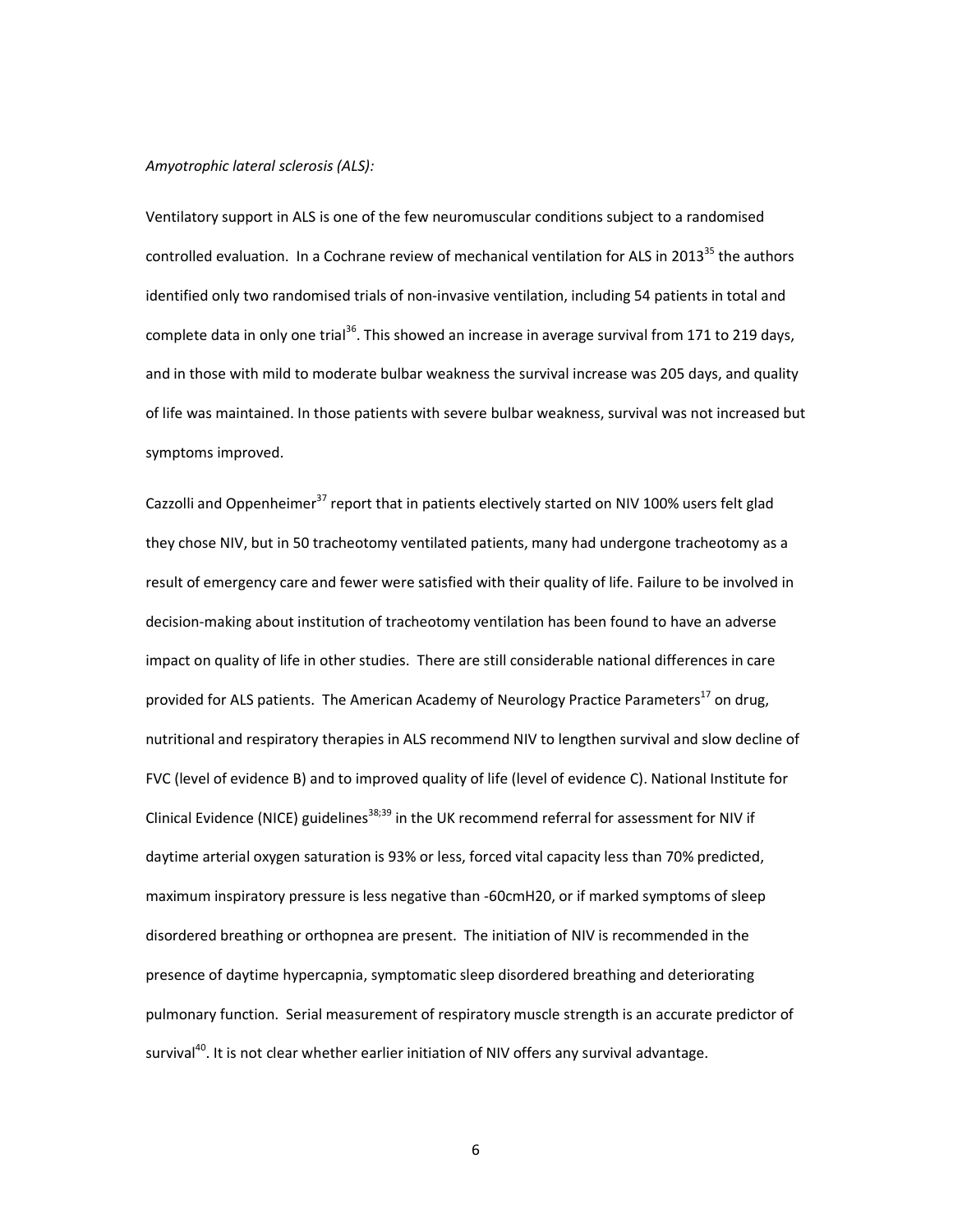The addition of cough assistance techniques is particularly advantageous in ALS and may prolong duration of effective non-invasive approaches when combined with percutaneous feeding. Effective respiratory therapy to clear secretions and breath stacking with a lung volume recruitment bag should first be explored but in those with cough peak flow less than 270l/min clearance of secretion is likely to be impaired during a chest infection and cough peak flow loss than 160l/min suggest severe reduction in cough adequacy. Here use of cough insufflation-exsufflation devices can significantly improve cough peak flow. Current scientific evidence does not support the widespread use of mechanical insufflation-exsufflation in neuromuscular disorders due to a lack of randomised, controlled trials<sup>41</sup>, but these devices are employed clinically on a pragmatic basis and recommended as good practice by guidelines<sup>38;42</sup>. As with initiating NIV, setting up insufflation-exsufflation pressure may be more challenging in bulbar ALS patients. Andersen et al<sup>43</sup> recently compared upper airway responses in ALS patients with no bulbar disease, to those with spastic pseudobulbar and hypotonic bulbar features. The response of the larynx, aryepiglottic folds and hypopharynx may vary considerably in these groups, suggesting careful titration of settings starting with low IPAP values in bulbar group. In this study optimisation of settings was achieved using direct transnasal laryngoscopy but knowledge of these variables may be helpful in the absence of such interventions, especially as Farrero et al<sup>44</sup> have shown that with careful titration, NIV use in bulbar ALS patients may be successful in over 50% of cases. In those in whom NIV cannot be initiated palliative care approaches are key.

# *NIV in COPD*

In chronic obstructive pulmonary disease (COPD) respiratory failure was recognised almost as soon as it became possible to measure carbon dioxide<sup>45;46</sup>, a facility which came after the recognition of the principle of both positive and negative pressure ventilation<sup>47</sup>. One of the first recorded use of mechanical ventilation in COPD was the acute application of a negative pressure device reported in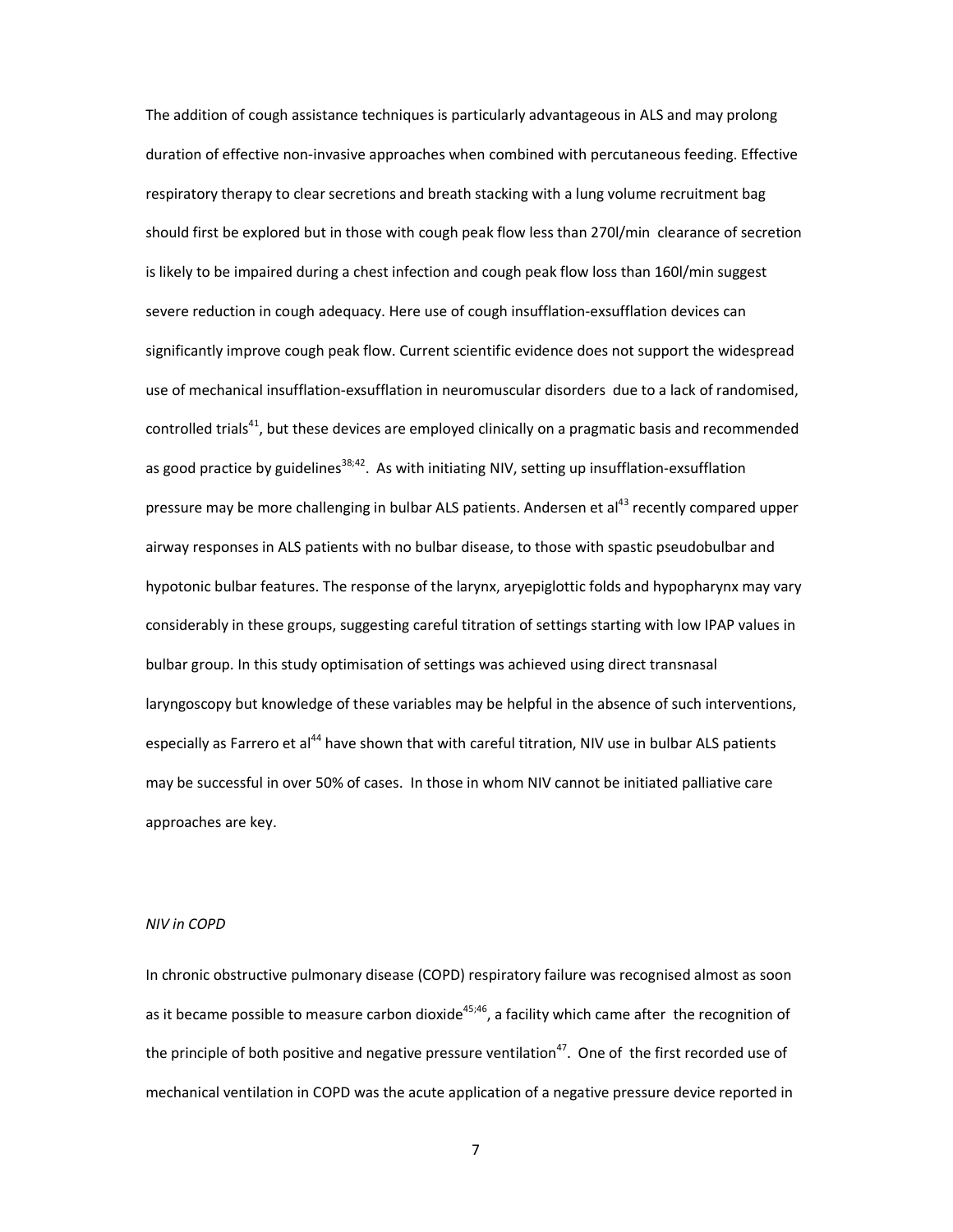1951<sup>48</sup> and it is unsurprising therefore that the first use of chronic home ventilation in COPD also used a negative pressure approach<sup>49</sup>.

Following pioneering work by Braun<sup>50</sup>, Rochester<sup>9</sup>, Lisboa<sup>51</sup> Cropp and Dimarco<sup>52</sup>, Zibrak<sup>53</sup>and others on assessing the impact of negative pressure ventilation on respiratory muscle function, Shapiro and co-workers<sup>49</sup> randomised 184 COPD patients to receive active or sham negative pressure ventilation. The study concept would now be considered outdated since the stated aim was to rest the respiratory muscles in order to relieve fatigue which was thought to be present and thus improve their function. In fact subsequent studies showed that low frequency fatigue of the respiratory muscles is in fact more difficult to elicit in COPD patients than normal subjects<sup>54-56</sup>, as might be expected given both the presence of diaphragm shortening<sup>57</sup> and the switch to fatigue resistant type I fibres which was also subsequently demonstrated<sup>58;59</sup>. Given this subsequent knowledge it is perhaps unsurprising that no differences were found between treatment and sham groups, especially given other issues which were high levels of inadequate or non-adherence coupled with the fact that the mean PaCO2 at entry was only 44 mmHg (6.4 kPa).

Large trials powered for mortality or combined morbidity and mortality outcomes in which positive pressure have been employed are summarised in table 1. The most notable trends in the evolution of NIV seem to have been the following; first more recent studies have used higher levels of inspiratory pressure support which intuitively might permit more efficient CO2 clearance and better oxygenation; thus, simply put, earlier studies may have failed by delivering suboptimal ventilation. This trend may continue in the future with the use of ventilators with more sophisticated modes designed to deliver a preset volume within physician prescribed pressure limits; such devices have been evaluated in acute COPD<sup>60</sup>, obesity<sup>61</sup> and mixed patient populations<sup>62</sup> with inconsistent results thus far. A second reason why positive studies have more recently emerged likely reflects the use of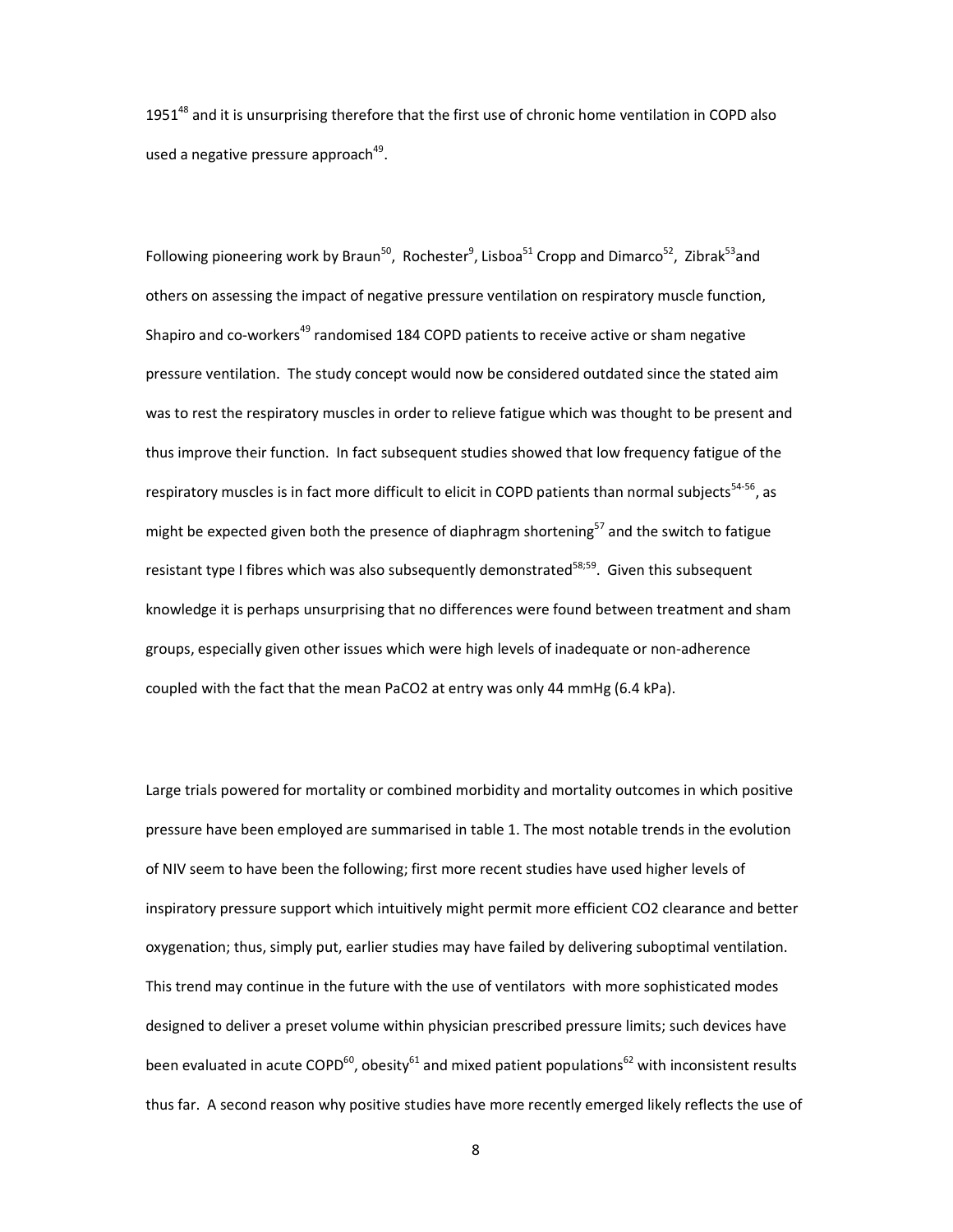strategies designed specifically to target hypercapnia rather than more general ambition such as respiratory muscle rest or relief of dyspnoea; this philosophy blends with the previous point and reflects diminishing concern regarding potentially harmful effects of high airway pressure which, while demonstrated after invasive mechanical ventilation have never been shown to be an issue in NIV. Lastly investigators have become more sophisticated in recognising that the point of greatest need and therefore likely most easily demonstrable benefit is after acute exacerbation of COPD. As well as accounting for over 50% of the lifetime costs of acute care, in-patient admission is both distressing and dangerous for patients with a typical 7% inpatient mortality and 30% 3 month readmission rate.

A range of factors may explain the divergence in results from Konlein et al<sup>63</sup> showing improved survival in hypercapnic COPD patients treated with home NIV, and those by Struik at al<sup>64</sup> in which no difference was found in outcome in patients randomised to home NIV after an exacerbation. Differences in COPD phenotype and selection - the Kohlein et al patients had chronic stable hypercapnia and there was high mortality in control group, while the post exacerbation patients in Struik et al study may still have had potential for recovery, therefore making initiation of NIV on discharge after a hypercapnic exacerbation seem premature. The Murphy et al <sup>65</sup>study includes patients who remained hypercapnic two weeks after an exacerbation rather than on discharge. Hence it seems that patients most likely to benefit from NIV are those who require NIV for an inpatient hypercapnic COPD exacerbation and who remain hypercapnic while convalescent<sup>65</sup>. Going forward it is well established that physical frailty is a good marker of the likelihood of readmission<sup>66;67</sup>, and it may be that patient selection for future trial could also profit by including a measure of physical function and/or combining NIV with a rehabilitation program<sup>68</sup>.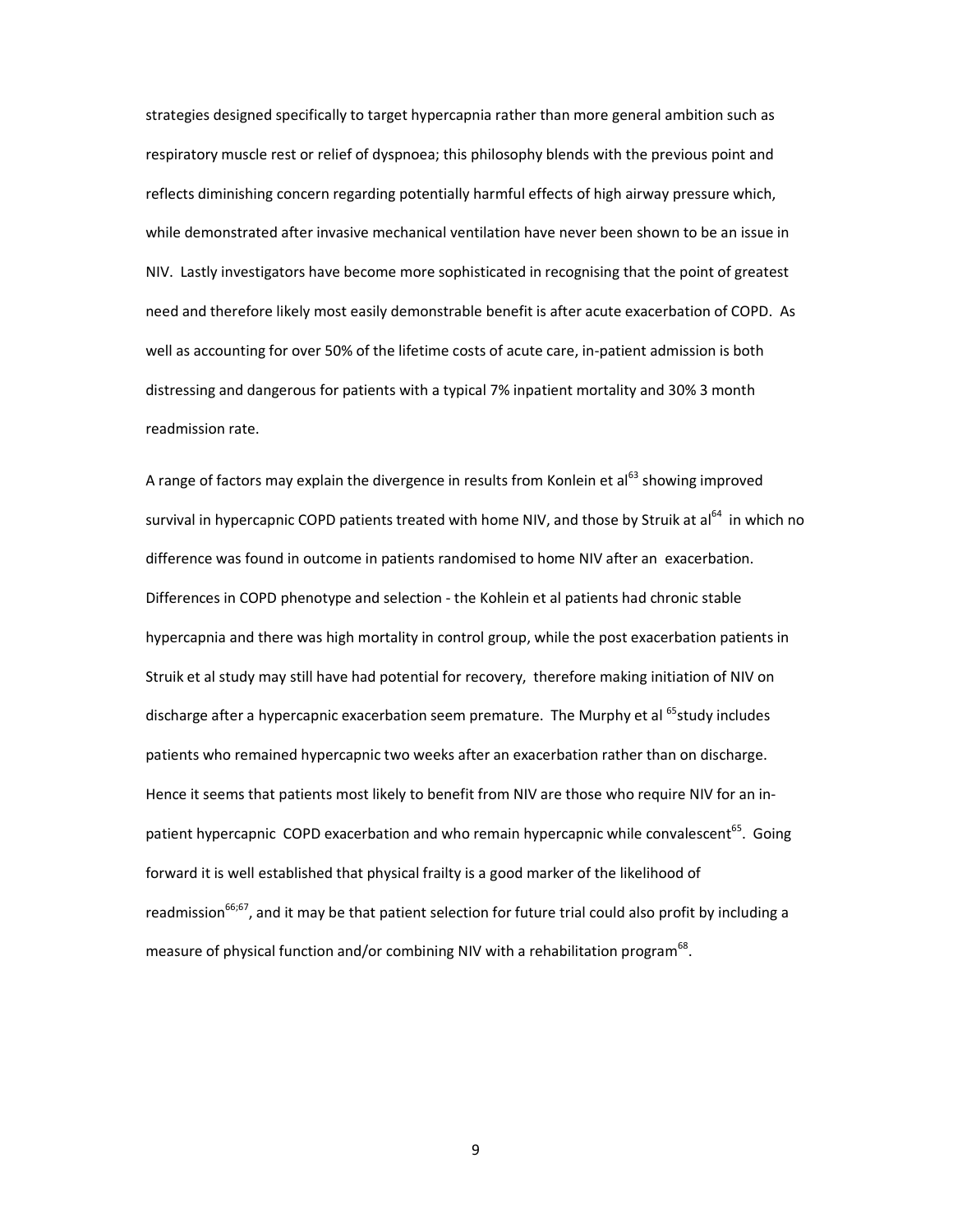### *NIV in Bronchiectasis*

Adoption of ventilatory support was extended to patients with bronchiectasis from experience in patients with other causes of respiratory failure, notably COPD. There are many pathophysiological similarities between COPD and bronchiectasis and NIV offers the potential benefit of augmenting airway clearance. However, early observational studies in mixed cohorts of patients with chronic respiratory failure identified patients with bronchiectasis doing less well compared to other groups discussed below.

In 1994, Leger et al $^{11}$  described 25 patients with bronchiectasis where the three year drop out was 48%, they identified no change in hospital stay in the year following NIV introduction. In 1995, of a further cohort of 13 patients with bronchiectasis<sup>69</sup> only 20% continued NIV at two years – markedly reduced compared to patients with neuromuscular disorders (Figure 3). In 1997, Benhamou et al<sup>70</sup> reported a case-control study of 14 patients with bronchiectasis using NIV and LTOT or controls using LTOT only, described benefits of reduction in days in hospital with NIV but no change in PaO2 or mortality. Interestingly, in this study, volume ventilation was used and generally well tolerated. In 2004, Dupont et al<sup>71</sup>, described 48 patients with bronchiectasis following their first ICU admission with respiratory failure. 54% required intubation, 27% used NIV. The one year mortality in this group of patients was 40%. Poor prognostic factors included age and intubation. NIV did not worsen survival but only 10 patients continued NIV in the longer term. More recently, a 2009 series of 35 patients from Saudi Arabia with more severe bronchiectasis presenting to the ICU with respiratory failure were reported<sup>72</sup>. 31% required intubation and 57% were managed with NIV. The ICU mortality was 34% and 4 year mortality 60%. This study highlighted premorbid activity in addition to age, premorbid condition and ICU interventions including intubation as major determinants of mortality<sup>72</sup>.

Unlike data in stable hypercapnic COPD, the literature of NIV in bronchiectasis consists only of small, observational studies with no randomised controlled trials. Moving forward, there are opportunities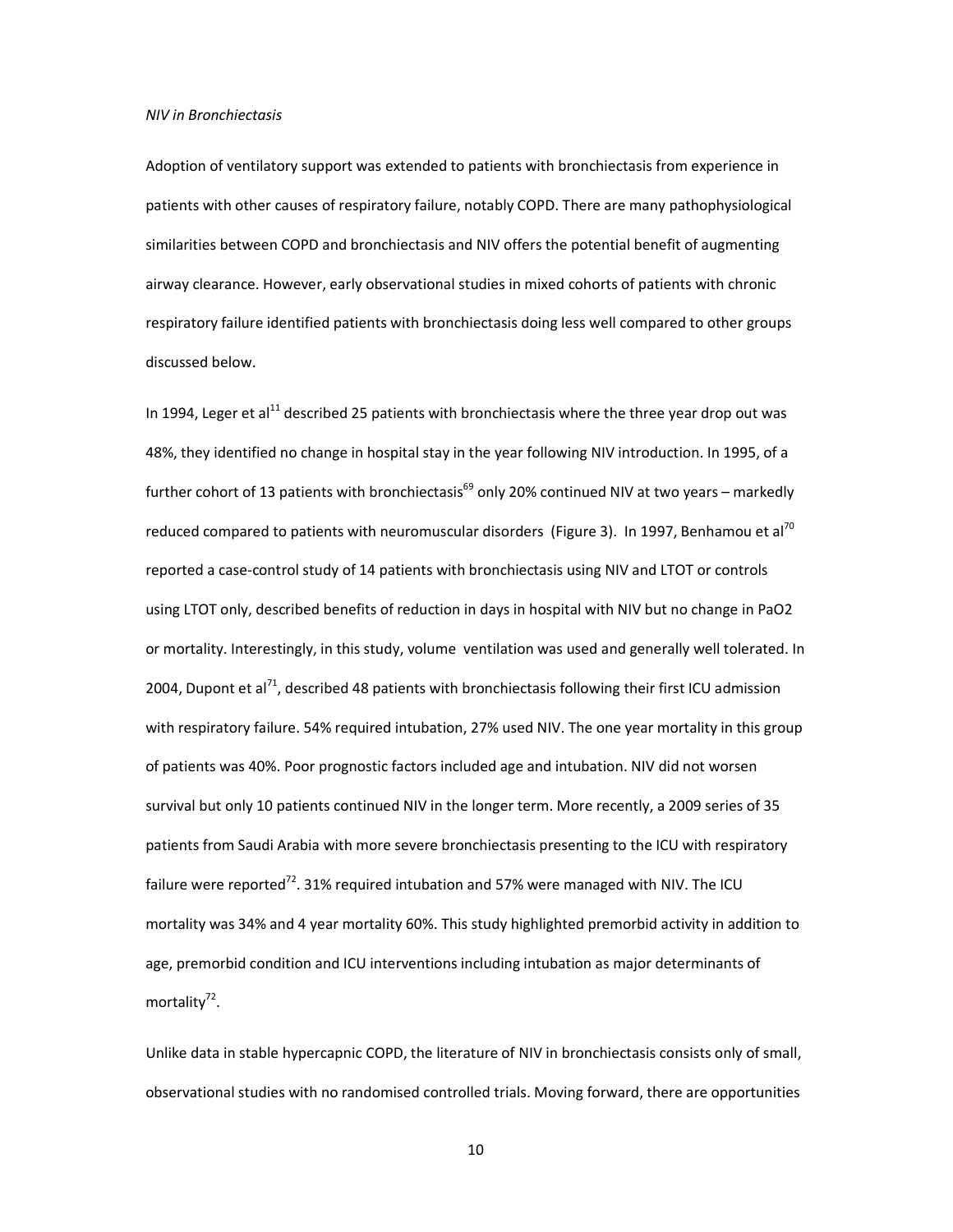for RCTs early in the course of disease perhaps targeting development of overnight hypercapnia to define when respiratory support may be most useful.

# *NIV in Cystic fibrosis (CF)*

Historically, ICU admission has been avoided in patients with CF and respiratory failure because of poor outcomes<sup>73</sup>; the development of effective lung transplantation has challenged this view. There are now data that demonstrating where sudden decline with a potentially reversible cause such as a pneumothorax or major haemoptysis, survival following ICU admission can be excellent<sup>74-76</sup>. Invasive ventilation for worsening respiratory failure caused by respiratory infection where there is no possibility of transplantation continues to have a poor prognosis with survival of just 10-30%<sup>73</sup>.

In CF, unlike bronchiectasis, there have been a number of small, studies demonstrating NIV improves airway clearance; a facet of ventilatory support which can be very useful. In 2013, a meta-analysis<sup>77</sup> identified 15 studies but only seven of which met inclusion criteria, a total of 106 patients. Of these 7 trials, 6 were single intervention studies and 1 examined nocturnal NIV over a 6 week period (8 patients). All were cross over studies. There were four trials (79 patients) using NIV against another specified method of chest physiotherapy. The authors concluded sessions of airway clearance using NIV may be easier, were preferred by the patient and may improve some parameters of lung function. There was no change in sputum expectoration. The authors also reviewed three trials (27 patients) which examined overnight NIV and found, when used with oxygen, NIV may improve overnight gas-exchange and exercise tolerance<sup>78</sup>. Longer RCTs looking at effects of NIV on airway clearance and exercise are required.

NIV has advantages over invasive ventilation as it allows cough and clearance of secretions and can avoid ICU admission. A retrospective analysis<sup>79</sup> of 113 patients with end-stage CF, using volume preset ventilation, has been reported. The authors divided patients in into three groups: A Awaiting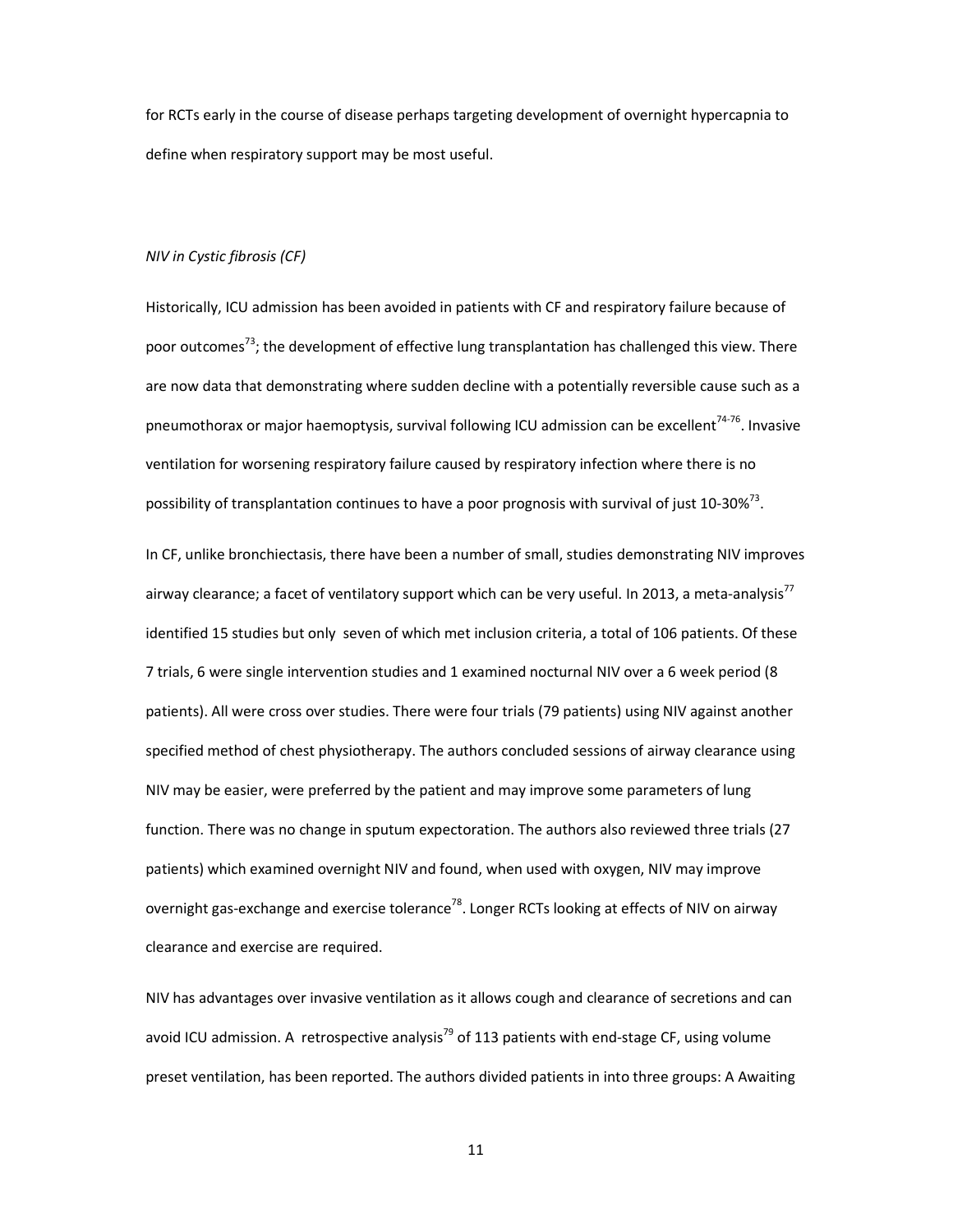lung transplantation, B Patients not yet on the transplant list and C patients who were not for transplantation. The mean duration of NIV support for groups A, B and C was 61 (1–600) days, 53 (1– 279) days and 45 (0–379) days, respectively. In this study of end-stage patients, they reported NIV with additional entrained oxygen improved hypoxia but not hypercapnia and survival of transplanted patients in group A was comparable to milder patients not on NIV<sup>79</sup>. The widespread use of NIV in end-stage CF both as a bridge to transplantation and in palliation, where NIV can be delivered at home, allows a degree of autonomy for patients to make informed choices about where and how supportive care is delivered.

### *NIV in obesity hypoventilation*

The association between sleepiness and obesity has been recognised in the literature since at least the early 19th century. Famously, the English satirist and polymath Charles Dickens created the character Joe who appears in the Pickwick Papers. "A wonderful fat boy - habited as a serving boy standing upright on the mat, eyes closed as if asleep". (Charles Dickens 1837). This excellent and very funny book was widely read at the time. Osler was clearly a fan and referenced Dickens' astute observations in his 1903 medical textbook<sup>80</sup>. Medical journals however lagged someway behind. The syndrome of alveolar hypoventilation was described in the 1950's by Auchincloss et al<sup>81</sup> and Burwell et al<sup>82</sup>. Since the first accounts of the effectiveness of respiratory support there has been an almost exponential rise in provision of various forms of home respiratory support. Changing population demographics with an epidemic of emerging obesity particularly in the developing world<sup>83</sup>, are likely to change future delivery of home ventilation and the proportion of patients with OHS using NIV are likely to rise. In many societies, middle age obesity is now the new norm and the emergence of the super-obese pose significant and unique problems for healthcare delivery.

The use of NIV in this population has increased dramatically over the past 15 years though the evidence base for the shift in respiratory support from CPAP is somewhat lacking. There is good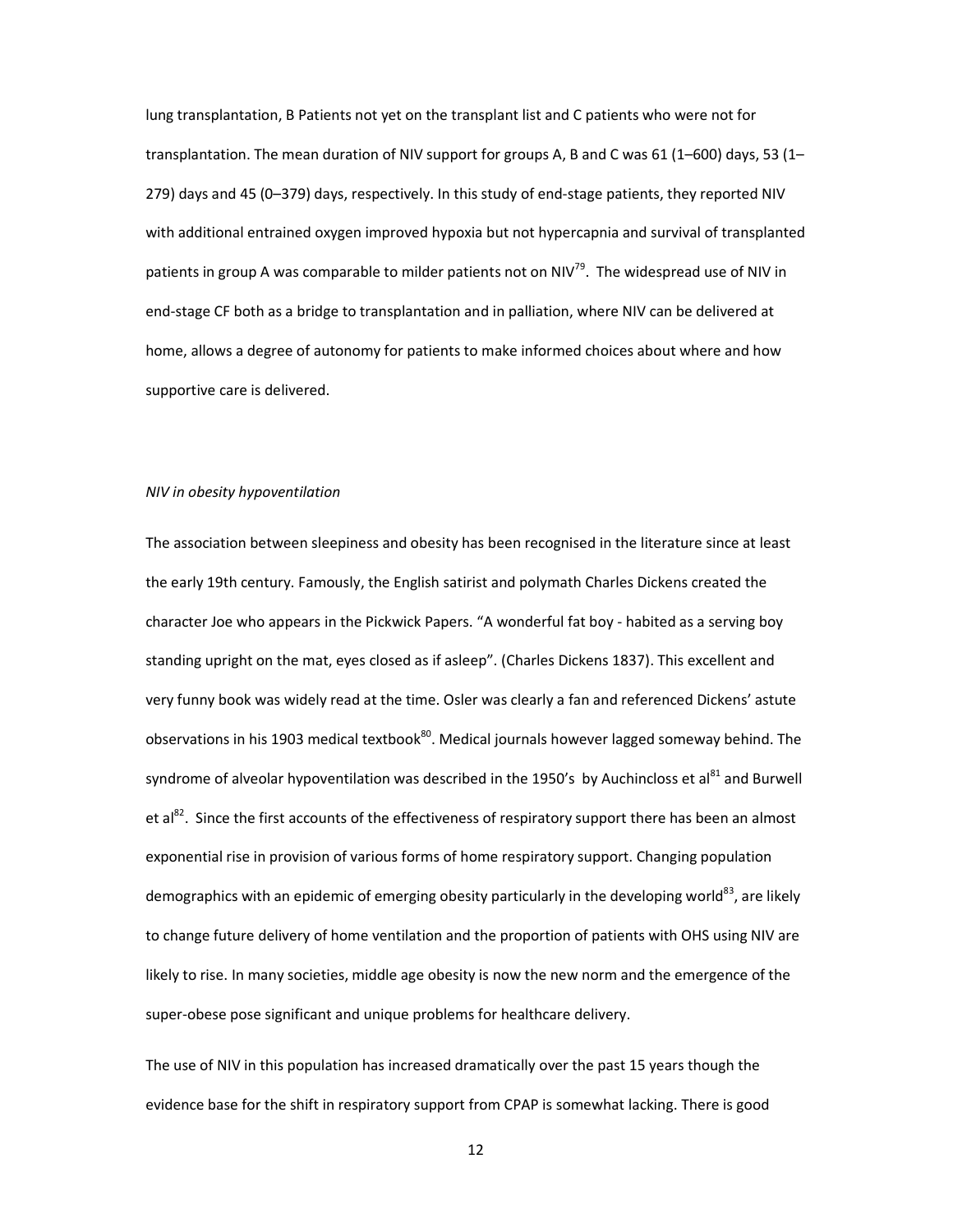evidence that PAP improves outcomes in OHS but randomised controlled trials comparing CPAP and NIV have been either too short or small to demonstrate significant differences in mortality to date<sup>84;85</sup>. Until those data become available an individualised, patient-centred approach in provision of respiratory support, with a switch from CPAP to NIV in those patients who require high CPAP pressure, are in respiratory failure or have residual OHS despite CPAP, seems sensible<sup>86-88</sup>.

PAP is only one aspect of supporting the obese patient, optimal lifestyle advice must be delivered in the context of an integrated bariatric service with surgical interventions available.

# *Palliative NIV*

In many situations home ventilation is instituted with the aim of improving life expectancy as well as quality of life. Application with the sole intention to reduce dyspnoea or symptoms of sleep disordered breathing and enable optimal use of opiates is just as valid<sup>89</sup>. Home NIV can therefore be use as a palliative tool in patients with ALS/MND and has also been shown to reduce dyspnoea and opiate requirements in patients with endstage cancer and respiratory failure $^{90}$ 

## *Interfaces*

As well as progress with ventilators an important step towards making NIV easier to use has been the development of the interface which connects the patient to the ventilator. In one of the first studies undertaken in patients with a COPD exacerbation by Brochard et al<sup>91</sup> a face mask had to be developed for use by the investigators (Figure 4); in contrast a range of masks is now available (some, but not an exclusive selection shown in Figure 5). Most typically a patient will opt for one covering either the nose alone or nose and mouth but bigger devices are available which can be worn like a helmet (used for acute NIV), as well as smaller ones which use nasal cushions to insert into the nose or, as function purely as an oral interface retained by teeth and gums. Smaller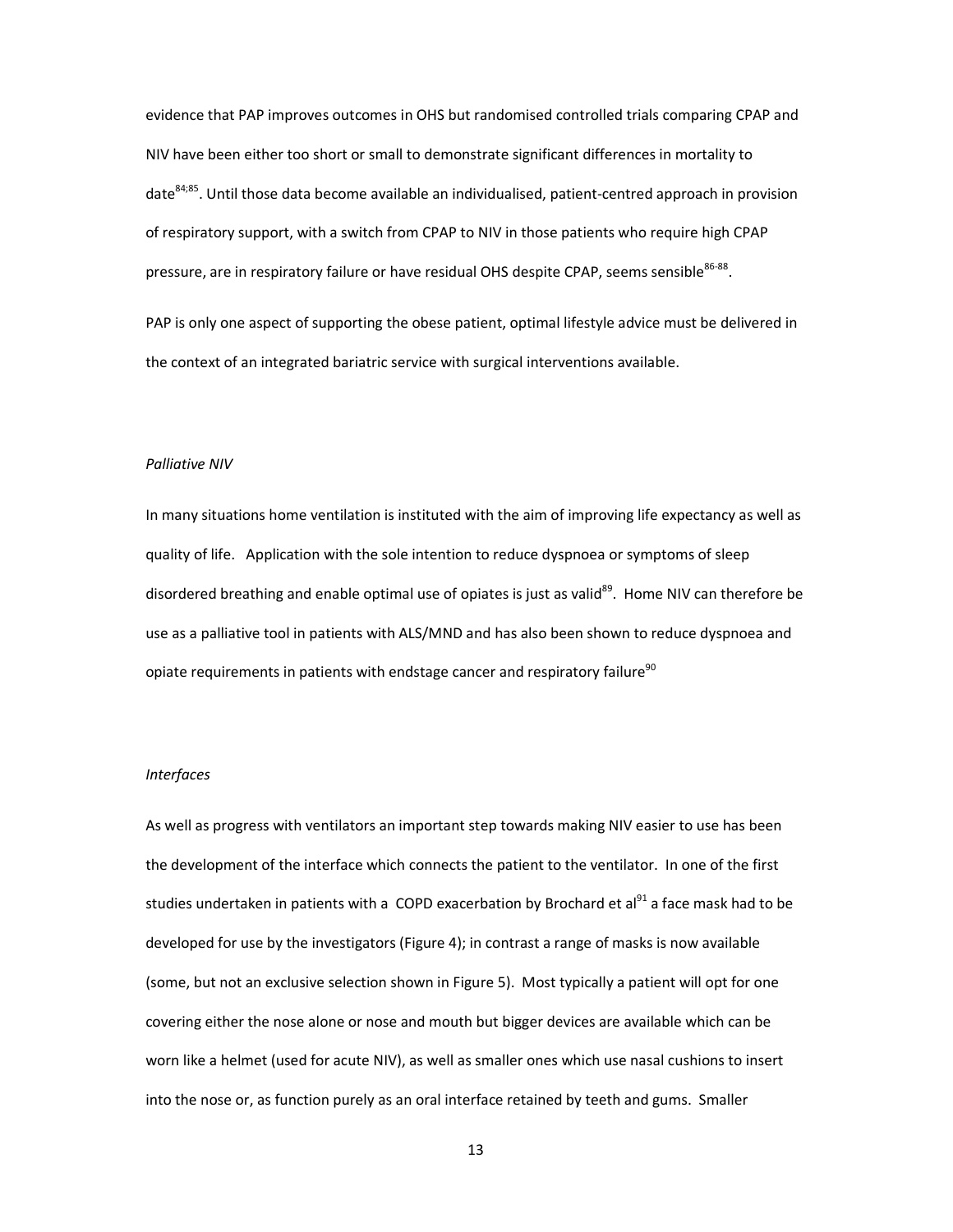interfaces suitable for paediatric use have been a welcome advance, although the problem of young patients developing mid facial hypoplasia from long term use of facial masks has not been completely solved. Materials have also progressed so that normally a silicone cushion is used which is less irritant to the skin. The interested reader is referred to Pisani and co-workers<sup>92</sup> for a more detailed consideration of masks currently available, and potential complications and contraindications.

## *Global home ventilation in 2017 and beyond*

International comparisons of the organisation of home ventilation are difficult as inevitably linked to reimbursement for healthcare and overall financial provision. Undoubtedly however, the ability to provide ventilatory support in the home has reduced hospital and ICU stays, the move from invasive ventilation via tracheotomy to a combination of non-invasive techniques and cough assist devices has simplified care, and quality of life for many patients with chronic respiratory failure has improved in the last century. As described in the sections above, manufacturers have assisted with the development of more portable, responsive ventilators which attempt to minimise asynchrony, longer battery life and more ergonomic interfaces. 3D printing is likely to advance the ability to personalise fit and individualise interfaces.

Downloadable data from ventilators has been available for some while, which can facilitate expert care in the home. Telemonitoring is posited as crucial to the future of home ventilation. Routine telemonitoring of CPAP now occurs in some countries with daily transmission of data on leak, respiratory events and adherence . Trials of early generation telemonitoring systems in ventilatory support patients have produced mixed results<sup>93;94</sup>. However the utility of remote monitoring is likely to improve if telemonitoring options can focus on specific problem solving – adapting the new user to the device, optimising settings in the home and reducing hospital attendances for patients in remote environments or for whom mobility/travel are problematical.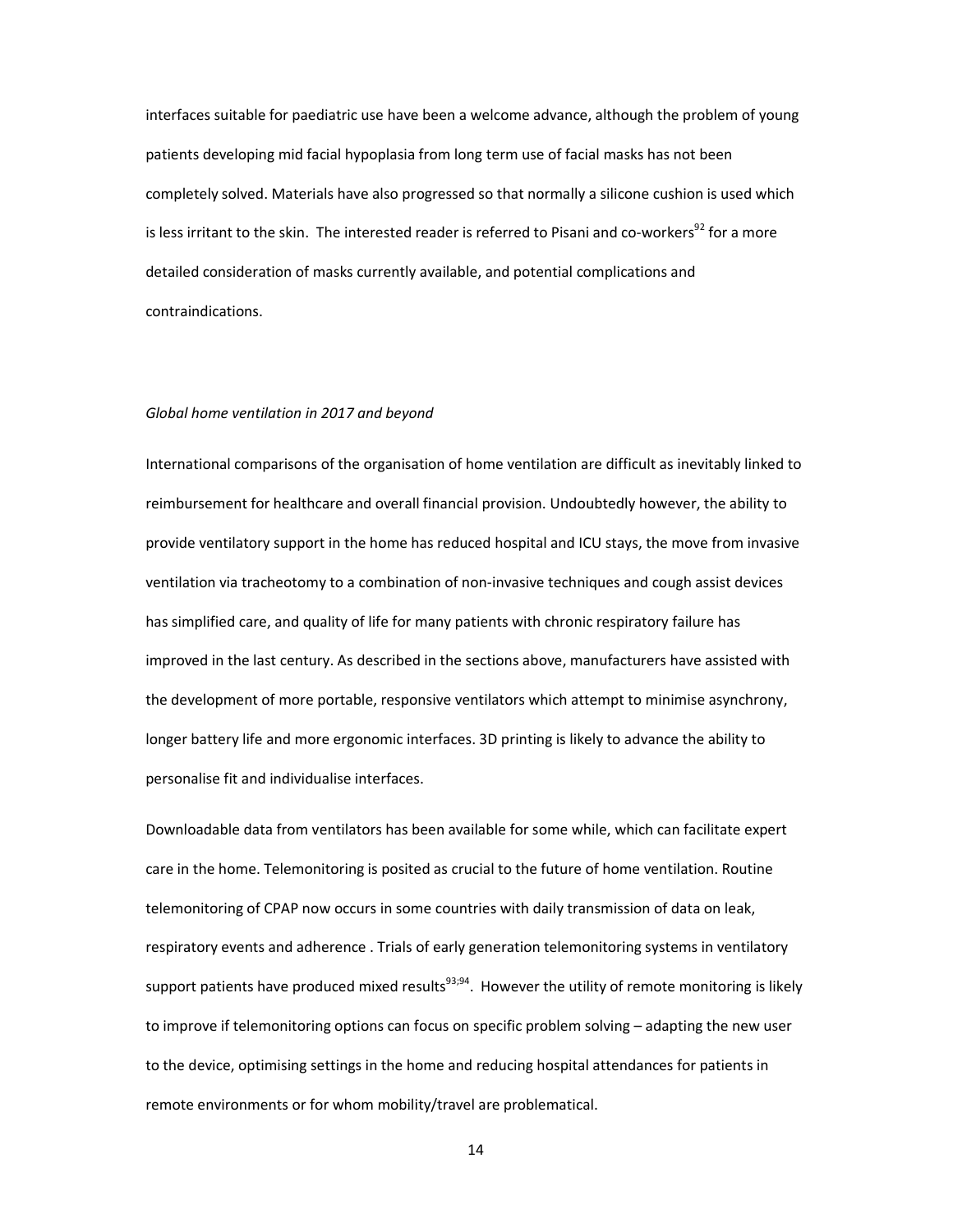While RCTs have not been possible in some areas of rare neuromuscular disease, effective RCTs establishing the appropriate place for long term use of NIV COPD<sup>63-65;95</sup>, and the Serve-HF trial<sup>96</sup> showing adaptive servo ventilation does not produce beneficial effects in chronic systolic heart failure patients with central sleep apnea have been influential landmarks in the field, while at the same time increasing our understanding of the underlying pathophysiology. Research priorities now include ascertaining the role of long term NIV in different COPD phenotypes and its impact on quality of life, unravelling the effects of NIV on respiratory and cardiovascular consequences of obesity hypoventilation syndromes, understanding long term outcome of NIV in paediatric ventilatory disorders, determining the role of palliative NIV, and optimal use of cough assist devices, amongst others.

The use of physiological concepts to develop new modes such as proportional assist ventilation96 and volume assured pressure support ventilation has in many ways been a stimulus the better understanding ventilator patient interaction and pathophysiology , rather than in changing outcomes. As efforts continue to produce more intelligent ventilators and assistive technology in the home we should bear in mind that intelligent operators are required too, and that training of physicians, allied health team members and carers to select patients, optimise ventilatory control and investigate further indications for NIV are just as crucial.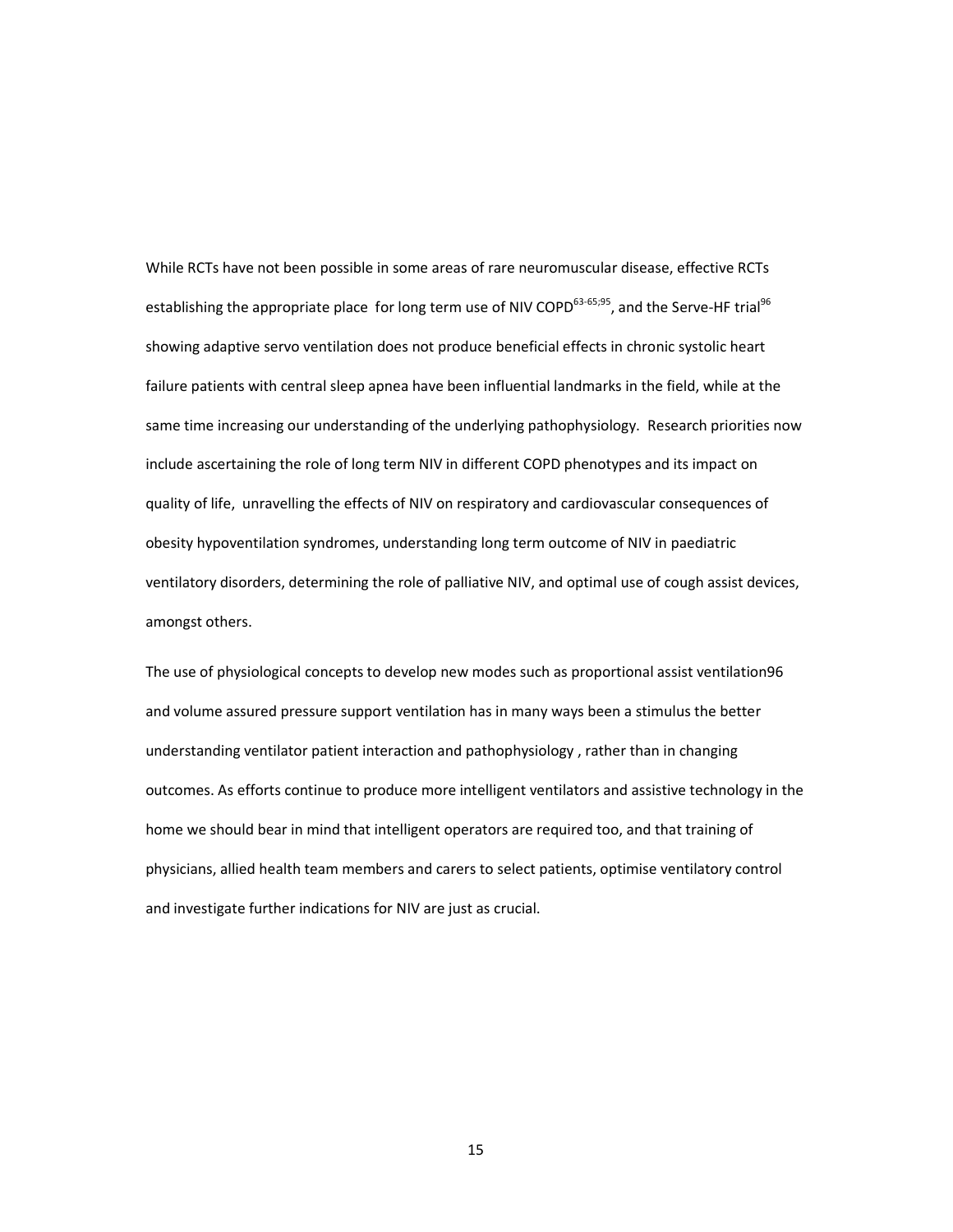# **Table 1**

| <b>Study</b>                            | $N =$   | Design                                                                                  | Main                                                                                                                                                      | Mean                                                                         | Mean                                                                                 | <b>Notes</b>                                                                                | <b>Outcome</b>                                                                      |
|-----------------------------------------|---------|-----------------------------------------------------------------------------------------|-----------------------------------------------------------------------------------------------------------------------------------------------------------|------------------------------------------------------------------------------|--------------------------------------------------------------------------------------|---------------------------------------------------------------------------------------------|-------------------------------------------------------------------------------------|
|                                         |         |                                                                                         | inclusion/excl                                                                                                                                            | PaCO <sub>2</sub>                                                            | pressure                                                                             |                                                                                             |                                                                                     |
|                                         |         |                                                                                         | usion criteria                                                                                                                                            |                                                                              | s used                                                                               |                                                                                             |                                                                                     |
| Strumpf<br>$1991^{97}$                  | 19      | Randomised<br>cross-over<br>over 3 month                                                | No AECOPD<br>previous 4<br>weeks,<br>FEV1 <1 litre<br>No OSA                                                                                              | 46<br>mmHg                                                                   | IPAP <sub>15</sub><br>cm H <sub>2</sub> O                                            | Only 7 of<br>23<br>enrolled<br>completed<br>both arms<br>of the<br>study                    | No change<br>CO <sub>2</sub> or<br>other<br>outcome<br>measure                      |
| Meecha<br>m-Jones<br>1995 <sup>98</sup> | 18      | Randomised<br>cross-over 3<br>month trial                                               | No AECOPD<br>previous 4<br>weeks,<br>PaCO <sub>2</sub> > 45<br>mmHg, LTOT<br>No OSA                                                                       | 56<br>mmHg                                                                   | IPAP <sub>17</sub><br>cm $H_2O$<br><b>EPAP 1.9</b><br>cmH <sub>2</sub> O             | 14<br>completer<br>s<br>Median<br>6.9 <sub>hr</sub> /d<br>use                               | Improved<br>ABG, no<br>change<br>6MW                                                |
| Gay<br>1996 <sup>99</sup>               | 13      | NIV vs control                                                                          | No AECOPD<br>PaCO <sub>2</sub> > 45<br>mmHg,                                                                                                              | 51.6<br>mmHg                                                                 | IPAP <sub>12</sub><br>cm H <sub>2</sub> O<br>EPAP <sub>2</sub><br>cmH <sub>2</sub> O | 13<br>randomise<br>d from 35<br>recruited,<br>3 of 7 in<br>NIV group<br>did not<br>complete | NIV of no<br>benefit                                                                |
| Lin<br>1996 <sup>100</sup>              | 12      | Randomised<br>cross-over                                                                | No AECOPD<br>previous 4<br>weeks,<br>Patients had<br>to be able to<br>tolerate 2<br>weeks NIV<br>before entry<br>PaCO <sub>2</sub> > 43<br>mmHg<br>No OSA | 50.5<br>mmHg                                                                 | IPAP <sub>14</sub><br>cm H <sub>2</sub> O<br>EPAP <sub>2</sub><br>cmH <sub>2</sub> O | 2 weeks of<br>therapy                                                                       | No benefit                                                                          |
| Clini<br>$2002^{101}$                   | 90      | Prospective<br>RCT.<br>Inclusion<br>criteria to be<br>met 4 weeks<br>after<br>enrolment | No AECOPD<br>previous 4<br>weeks.<br>PaCO2>50<br>mmHg.<br>LTOT>6<br>months<br>MRC>1<br>FEV1<1.5                                                           | 54<br>mmHg<br>in NIV<br>group,<br>55.5<br>mmHg<br>in<br><b>LTOT</b><br>group | IPAP <sub>14</sub><br>cm $H_2O$<br>EPAP <sub>2</sub><br>cmH <sub>2</sub> O           | 2 year<br>follow up                                                                         | Improved<br>dyspnoea<br>and HRQL<br>but no<br>effect on<br>survival or<br>admission |
| McEvoy<br>2009 <sup>95</sup>            | 14<br>4 | Prospective<br>RCT.                                                                     | No AECOPD<br>previous 4<br>weeks.<br>PaCO2>46                                                                                                             | 54.4<br>mmHg<br>in<br><b>LTOT</b>                                            | <b>IPAP</b><br>12.9 cm<br>$H_2O$                                                     | Powered<br>for a 2<br>year study                                                            | Improved<br>unadjusted<br>but not<br>adjusted                                       |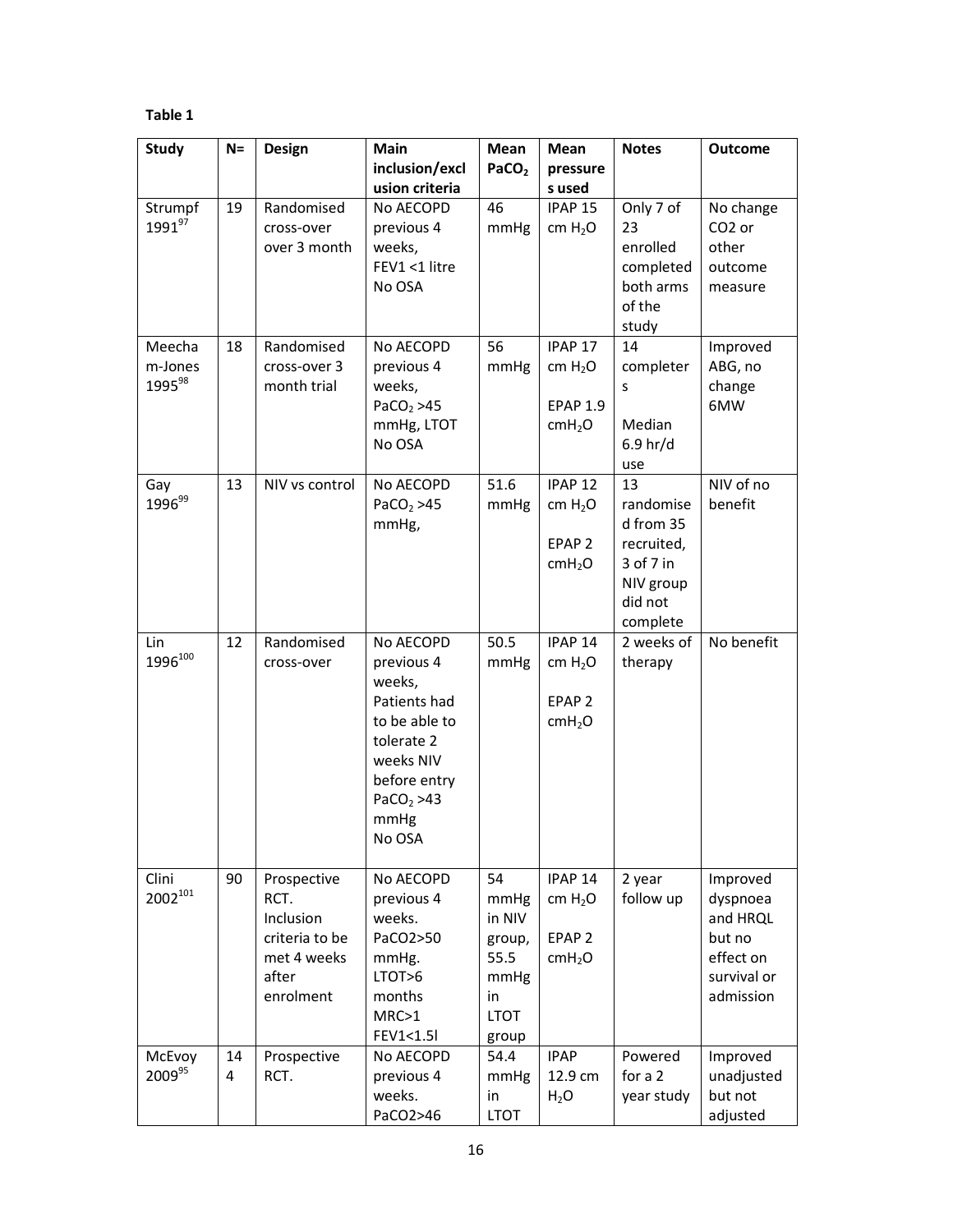|                         |                    |                           | mmHg.<br>LTOT>3<br>months<br>FEV1<1.5l/50<br>% pred                                                                             | group<br>52.6<br>mmHg<br>in<br><b>LTOT</b><br>$+$ NIV                                 | <b>EPAP 5.1</b><br>cmH <sub>2</sub> O                                     |                                         | survival<br>Worse<br>general<br>health and<br>vigour                                                                                                                                                                          |
|-------------------------|--------------------|---------------------------|---------------------------------------------------------------------------------------------------------------------------------|---------------------------------------------------------------------------------------|---------------------------------------------------------------------------|-----------------------------------------|-------------------------------------------------------------------------------------------------------------------------------------------------------------------------------------------------------------------------------|
| Kohnlein<br>$2014^{63}$ | 19<br>5            | Prospective<br><b>RCT</b> | No AECOPD<br>previous 4<br>weeks<br>PaCO <sub>2</sub> >52.5m<br>mHg<br><b>GOLD IV COPD</b><br>(I.e. FEV1<br>$30%$<br>predicted) | 58.5<br>mmHg<br>in NIV<br>group<br>and<br>57.7<br>mmHg<br>in<br>Contr<br>οl<br>group. | <b>IPAP</b><br>21.6 cm<br>$H_2O$<br><b>EPAP 4.8</b><br>cmH <sub>2</sub> O | 1 year<br>survival                      | 1 year<br>survival<br>advantage<br>for NIV<br>NIV titrated<br>to reduce<br>CO <sub>2</sub><br>LTOT usage<br>approx.<br>63% of<br>participants<br>Rate of<br>emergency<br>admissions<br>unexpected<br>ly low in<br>both groups |
| <b>Struik</b><br>201464 | 20<br>$\mathbf{1}$ | Prospective<br><b>RCT</b> | GOLD III/IV<br>Prior<br>admission<br>requiring NIV<br>Convalescent<br>PaCO <sub>2</sub> >45<br>mmHg                             | 59.2<br>mmHg<br>in NIV<br>group<br>and<br>57.7<br>mmHg<br>in<br>Contr<br>ol<br>group. | <b>IPAP</b><br>19.2 cm<br>$H_2O$<br><b>EPAP 4.8</b><br>cmH <sub>2</sub> O | 1 year<br>survival                      | Patients<br>had had<br>prior<br>ventilatory<br>support<br>No benefit<br><b>NIV</b><br>65%<br>readmission<br>rate                                                                                                              |
| Murphy<br>201665        | 11<br>6            |                           | CO <sub>2</sub> > 52.5<br>mmHg within<br>2-4 weeks of<br>exacerbation<br>OSA excluded                                           | 59.2<br>mmHg                                                                          | IPAP <sub>24</sub><br>cm H <sub>2</sub> O<br>EPAP 4<br>cmH <sub>2</sub> O | 1 year<br>admission<br>free<br>survival | NIV titrated<br>to target<br>hypercapni<br>a<br>Mortality<br>unchanged<br>but reduced<br>readmission<br>rates at 1<br>and 12<br>months                                                                                        |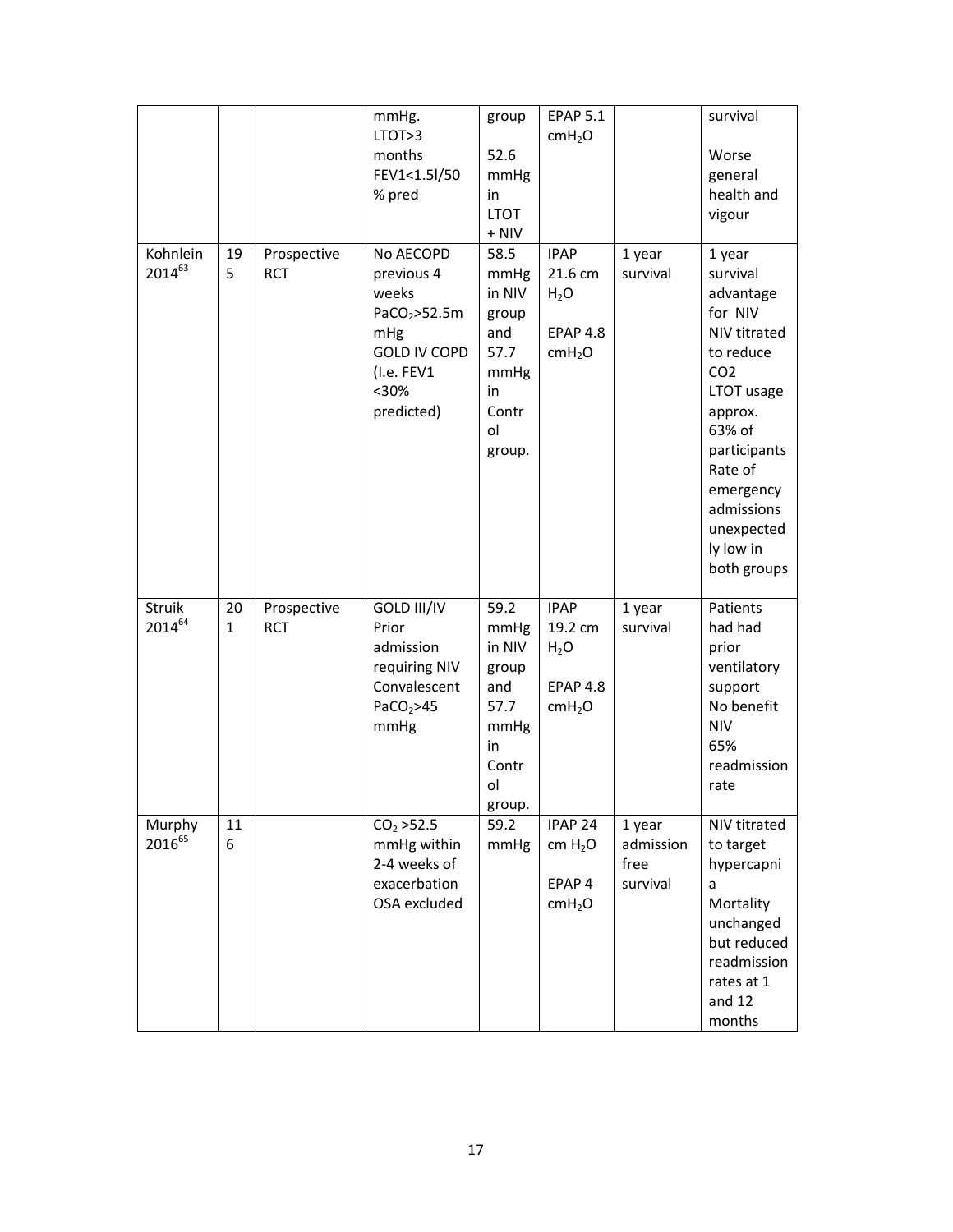# **Legends to Table and Figures**

Table 1 Comparison of randomised controlled trials of home positive pressure ventilation in COPD

Figure 1 Iron lung

Figure 2 Timeline of development of home ventilation in last century

Figure 3 Probability of continuing NIV in neuromuscular disease, chest wall disorders, COPD and bronchiectaisis<sup>69</sup>

Figure 4 Early non-invasive ventilation masks used by Brochard et al<sup>102</sup>

Figure 5 Range of recent non-invasive ventilation interfaces:

Top row left to right: Fitlife paediatric total mask (Respironics), Airfit F20 (ResMed)

Middle row left to right: Simplus FF (Fisher & Paykel), Amara (Respirionics), JoyceOne

(Lowenstein Medical)

Bottom row left to right: Airfit P10 Nasal plugs (ResMed), Amara View (Respironics), Mirage

FX (Resmed)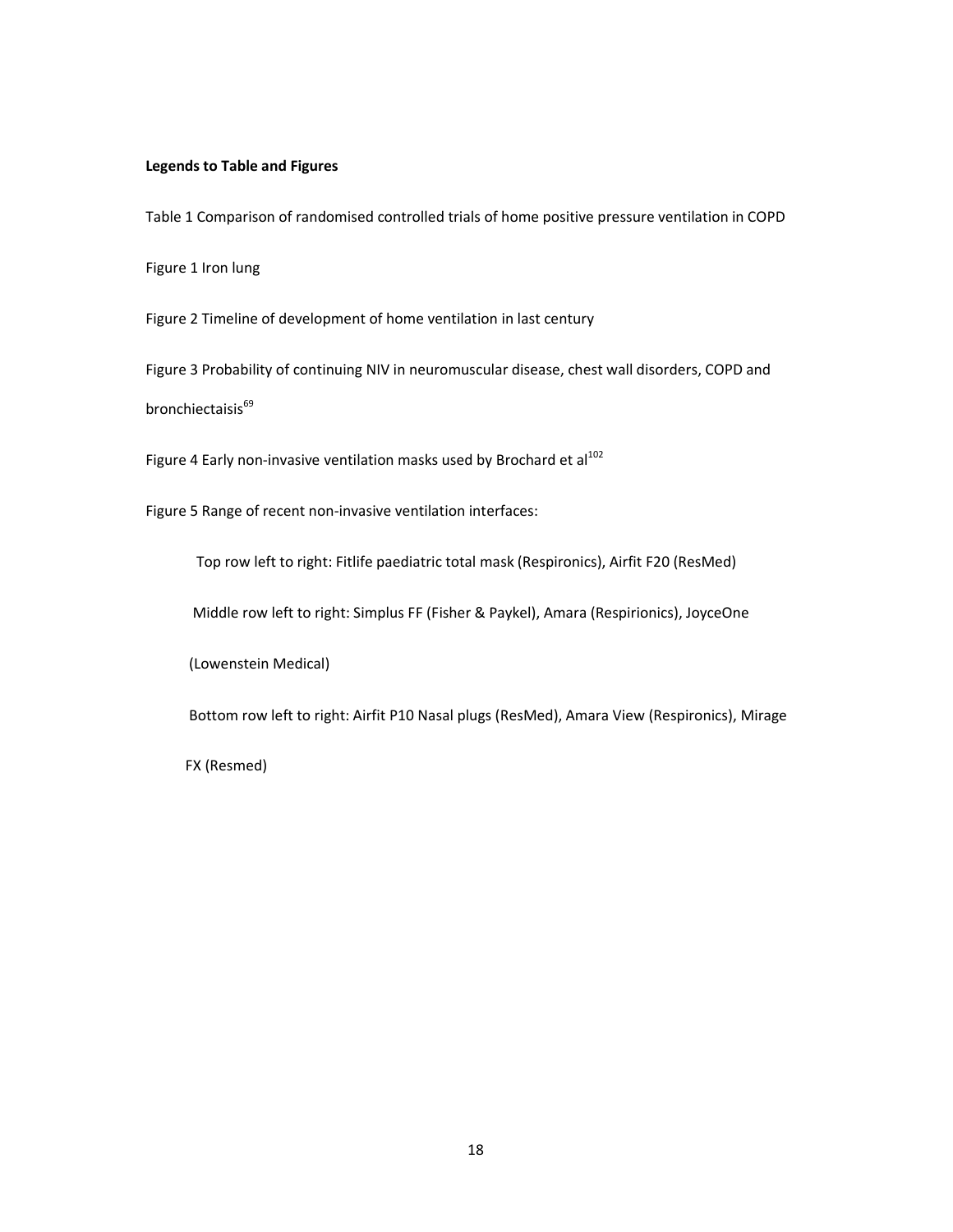#### Reference List

- 1. Hook, R. 1666. A account of an experiment made by Mr Hook, of preserving animals alive by blowing through their lungs with bellows. *Philosophical Transactions* 2:539-540.
- 2. Slutsky, A. S. 2015. History of mechanical ventilation. From Versalius to ventilator-induced injury. *Am J Resp Crit Care Med* 191:1106-1115.
- 3. Drager Medical. 2015. The history of mechanical ventilation, August ed.
- 4. Woollam, C. H. M. 1976. The development of apparatus for intermittent negative pressure respiration (1) 1832-1918. *Anaesthesia* 31:537-547.
- 5. Drinker, P. 1931. Prolonged administration of artificial respiration. *Lancet* 2:1186-1188.
- 6. Ibsen, B. 1954. The anaesthetist's viewpoint of the treatment of respiratory complications in poliomyelitis during the epidemic in Copenhagen. *Proc R Soc Med* 47:72-74.
- 7. Woollam, C. H. M. 1976. The development of apparatus for intermittent negative pressure respiration (2) 1919-1976. *Anaesthesia* 31:666-685.
- 8. Braun, N. M. T. and D. F. Rochester. 1979. Muscular weakness and respiratory failure. *Am Rev Respir Dis* 119(suppl):123-125.
- 9. Rochester, D. F. 1991. Respiratory muscle weakness pattern of breathing and carbon dioxide retention in chronic obstructive pulmonary disease. *Am Rev Respir Dis* 143:901-903.
- 10. Sullivan, C. E., F. G. Issa, M. Berthon-Jones, and L. Eves. 1981. Reversal of obstructive sleep apnea by continuous positive pressure applied through the nares. *Lancet* 1:862-865.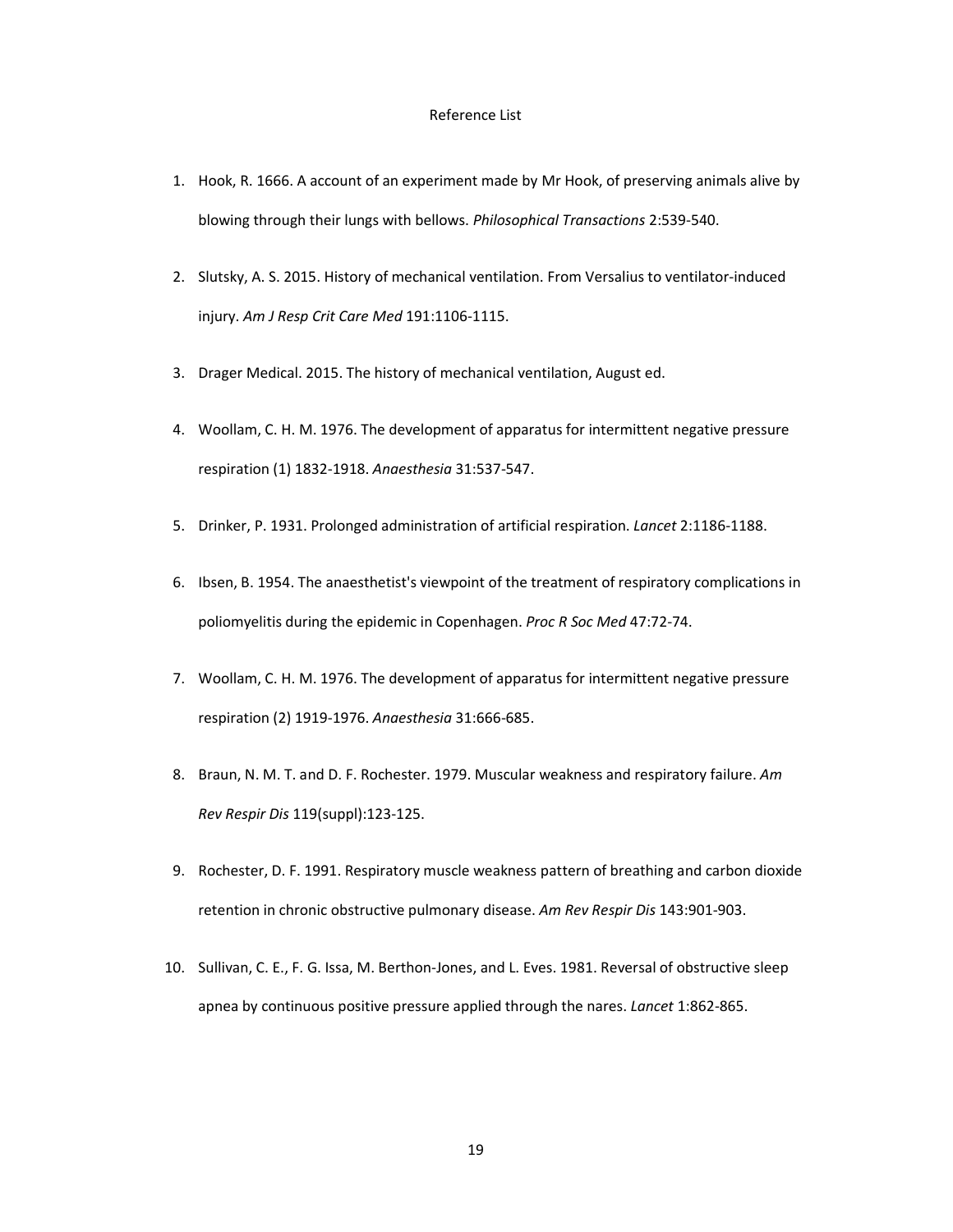- 11. Leger, P., JM. Bedicam, A. Cornette, O. Rybet-Degat, B. Langevin, J. M. Polu, L. Jeannin, and D. Robert. 1994. Nasal intermittent positive pressure ventilation. Long term follow-up in patients with severe chronic respiratory insufficiency. *Chest* 105:100-105.
- 12. Simonds, A. K. and M. W. Elliott. 1995. Outcome of domiciliary nasal intermittent positive pressure ventilation in restrictive and obstructive disorders. *Thorax* 50:604-609.
- 13. Hill, N. S., S. E. Eveloff, C. C. Carlisle, and S. G. Goff. 1992. Efficacy of nocturnal nasal ventilation in patients with restrictive thoracic disease. *Am Rev Respir Dis* 145:365-371.
- 14. Lloyd-Owen, S. J., G. C. Donaldson, N. Ambrosino, J. Escarabill, R. Farre, B. Fauroux, D. Robert, B. Schonhofer, A. K. Simonds, and J. A. Wedzicha. 2005. Patterns of home mechanical use in Europe: results from the Eurovent survey. *Eur Respir J* 25:1025-1031.
- 15. King, A. C. 2012. Long-term mechanical ventilation in the United States. *Respir Care* 57:921- 932.
- 16. Sunwoo, B. Y., M. Mulholland, I. M. Rosen, and L. F. Wolfe. 2014. The changing landscape of adult home noninvasive ventilation technology, use, and reimbursement in the United States. *Chest* 145:1134-1140.
- 17. Miller, R. G., J. A. Rosenberg, H. Gelinas, H. Mitsumoto, D. Newman, and R. e. a. Sufit. 1999. Practice Parameter: the care of the patient with amyotrophic lateral sclerosis (an evidence based review): Report of the quality standards subcommittee of the American Academy of Neurology. *Neurology* 52:1311-1331.
- 18. Finder, J., D. Birnkrant, J. Carl, H. J. Farber, D. Gozal, S. T. Iannaconne, T. Kovesi, R. Kravitz, H. Panitch, C. Schramm, et al. 2004. ATS Consensus Statement: Respiratory care of the patient with Duchenne muscular dystrophy. *Am J Resp Crit Care Med* 170:456-465.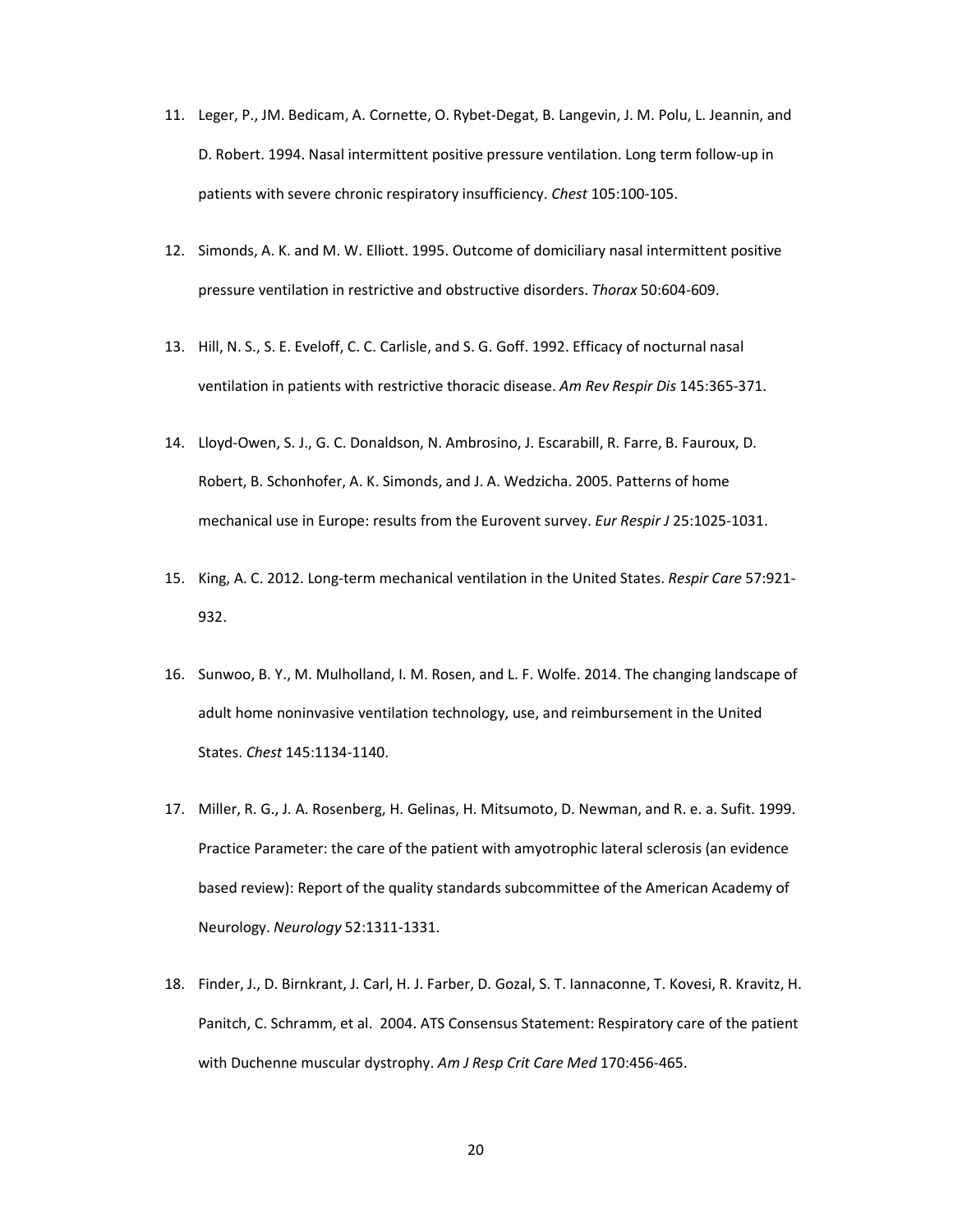- 19. Rideau, Y., G. Gatin, J. Bach, and G. Gines. 1983. Prolongation of life in Duchenne's muscular dystrophy. *Acta Neurol* 5:118-124.
- 20. Bach, J. R., A. Alba, R. Mosher, and A. Delaubier. 1987. Intermittent positive pressure ventilation via nasal access in the management of respiratory insufficiency. *Chest* 92:168- 170.
- 21. Hill, N. S., S. E. Eveloff, C. C. Carlisle, and S. G. Goff. 1992. Efficacy of nocturnal nasal ventilation in patients with restrictive thoracic disease. *Am Rev Respir Dis* 145:365-371.
- 22. Sortor, S. 1992. Pulmonary issues in quadriplegia. *Eur Respir Rev* 2;10:330-334.
- 23. Robert, D., M. Gerard, P. Leger, P. L. Blanc, L. Holzapfel, J. Salamand, J. Buffat, and A. Bertoye. 1982. Long term intermittent positive pressure ventilation at home of patients with end stage chronic respiratory insufficiency. *Chest* 82:249-250.
- 24. Leger, P., JM. Bedicam, A. Cornette, O. Rybet-Degat, B. Langevin, J. M. Polu, L. Jeannin, and D. Robert. 1994. Nasal intermittent positive pressure ventilation. Long term follow-up in patients with severe chronic respiratory insufficiency. *Chest* 105:100-105.
- 25. Carroll, N. and M. A. Branthwaite. 1988. Intermittent positive pressure ventilation by nasal mask: technique and applications. *Intensive Care Medicine* 14:115-117.
- 26. Udwadia, Z. F., G. K. Santis, M. H. Steven, and A. K. Simonds. 1992. Nasal ventilation to facilitate weaning in patients with chronic respiratory insufficiency. *Thorax* 47:715-718.
- 27. Raphael, J.-C., S. Chevret, C. Chastang, and F. Bouvet. 1994. Randomised trial of preventive nasal ventilation in Duchenne muscular dystrophy. *Lancet* 343:1600-1604.
- 28. Bach, J. R., Ishikawa Y, and Kim H. 1998. Prevention of pulmonary morbidity for patients with Duchenne muscular dystrophy. *Chest* 112:1024-1028.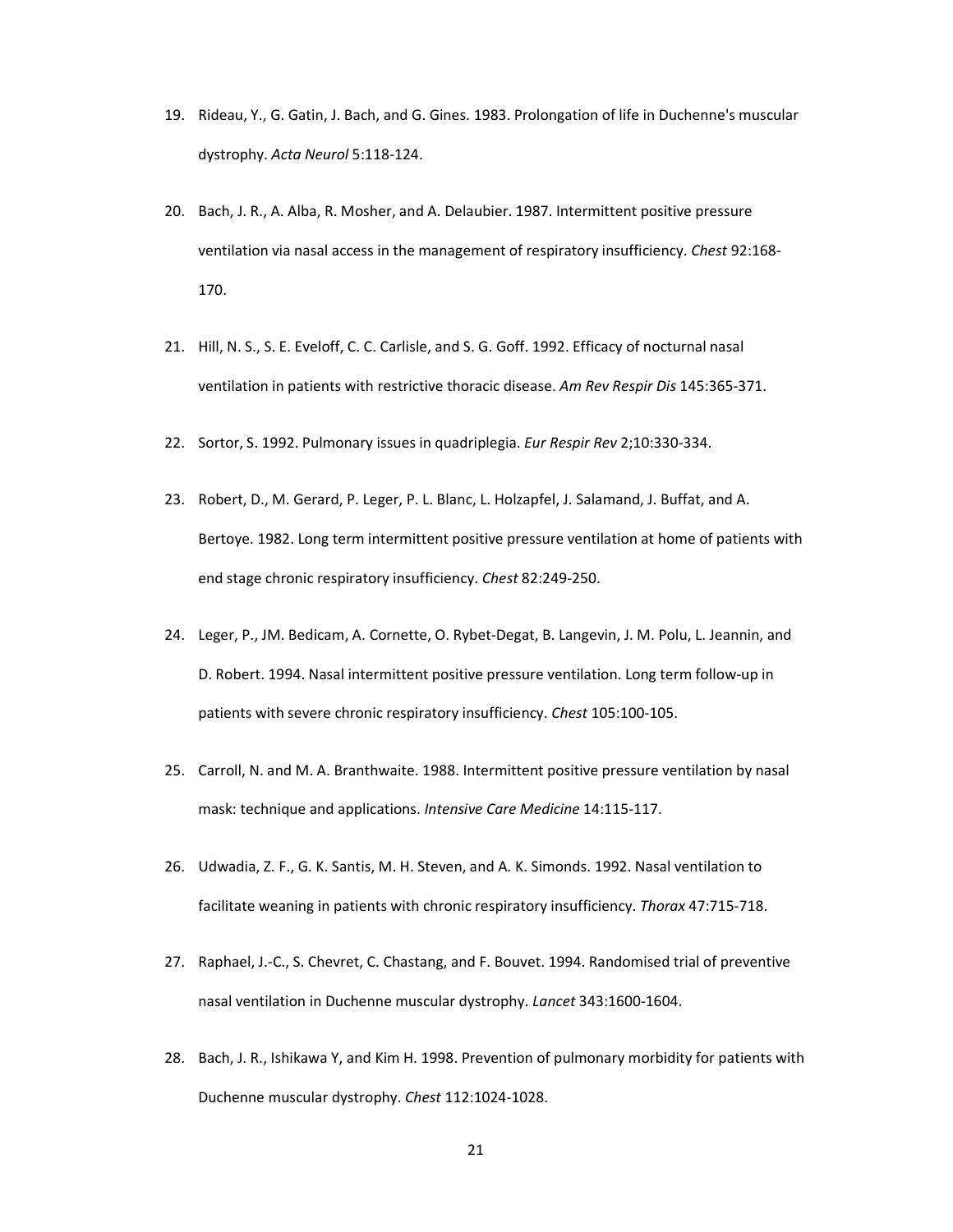- 29. Ward, S. A., M. Chatwin, S. Heather, and A. K. Simonds. 2005. Randomised controlled trial of non-invasive ventilation (NIV) for nocturnal hypoventilation in neuromuscular and chest wall disease patients with daytime normocapnia. *Thorax* 60:1019-1024.
- 30. Chatwin, M., L. B. Tan, A. Bush, M. Rosenthal, and A. K. Simonds. 2015. Long term noninvasive ventilation in children:impact on survival and transition to adult care. *PLoS One* DOI:10.1371/journal.pone.0125839.
- 31. Fauroux, B., A. Sardet, and D. Foret. 1995. Home treatment for chronic respiratory failure in children: a prospective study. *Eur Respir J* 8:2062-2066.
- 32. Toussaint, M., M. Steens, G. Wasteels, and P. Soudon. 2006. Diurnal ventilation via mouthpiece:survival in end-stage Duchenne patients. *Eur Respir J* 28:549-555.
- 33. Birnkrant, D. J., J. F. Pope, J. E. Martin, A. H. Repucci, and R. M. Eiben. 1998. Treatment of Type I Spinal muscular atrophy with non-invasive ventilation and gastrostomy feeding. *Pediatr Neurol* 18:407-410.
- 34. Chatwin, M., A. Bush, and A. K. Simonds. 2011. Outcome of goal-directed non-invasive ventilation and mechanical insufflation/exsufflation in spinal muscular atrophy type I. *Arch Dis Child* 96:426-432.
- 35. Radunovic, A., D. Annane, M. K. Rafiq, and N. Mustfa. 2013. Mechanical ventilation for amyotrophic lateral sclerosis/motor neurone disease (Review). *Cochrane Database of Systematic Reviews*.
- 36. Bourke, S. C., M. Tomlinson, T. L. Williams, R. E. Bullock, P. J. Shaw, and G. J. Gibson. 2006. Effects of non-invasive ventilation on survival and quality of life in patients with amyotrophic lateral sclerosis: a randomised controlled trial. *Lancet Neurol* 5:140-147.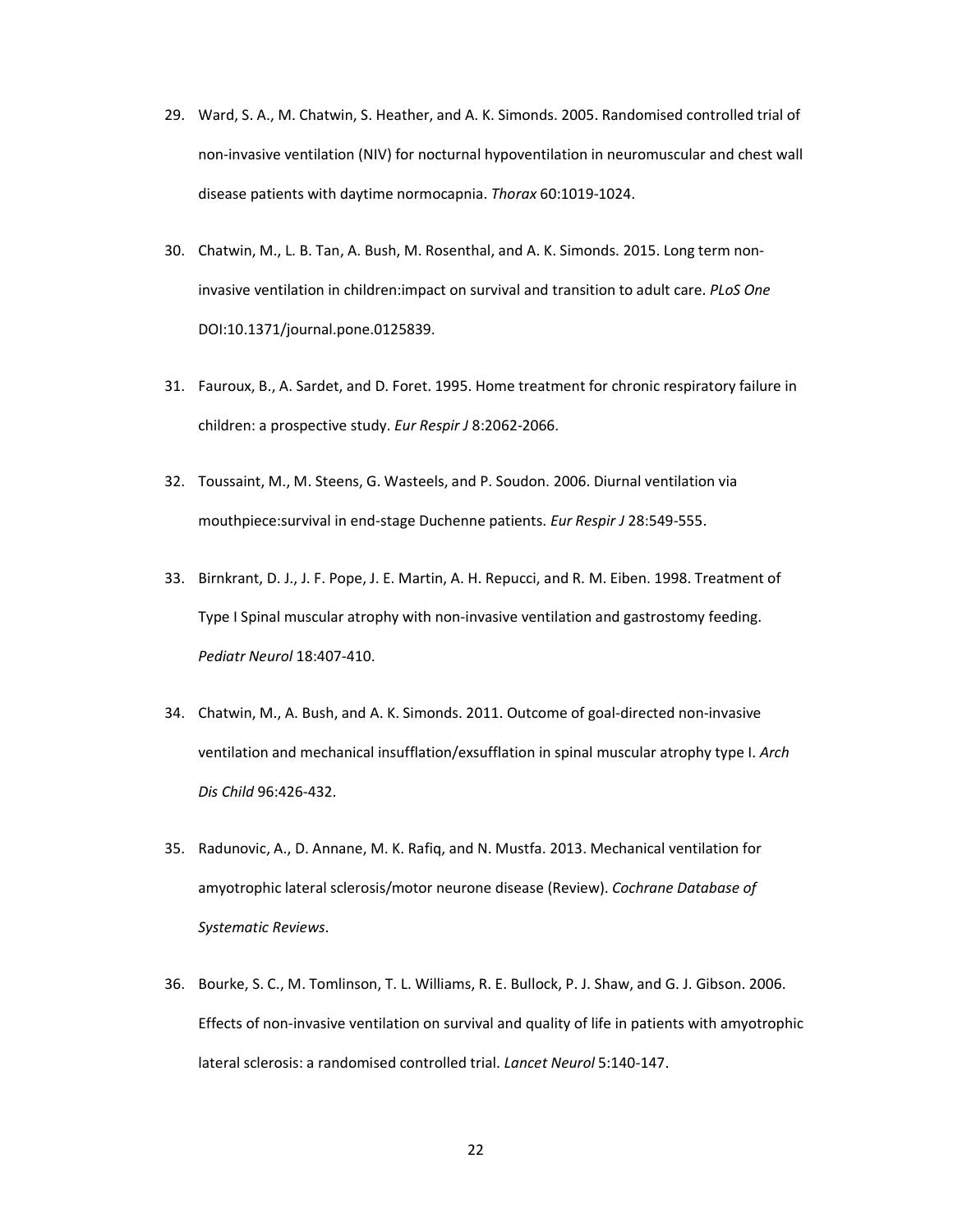- 37. Cazzolli, P. A. and E. A. Oppenheimer. 1996. Home mechanical ventilation for amyotrphic lateral sclerosis: nasal compared to tracheostomy intermittent postive pressure ventilation. *J Neurol Sci* 139:123-128.
- 38. NICE guidelines. Motor neurone disease: non-invasive ventilation. 2010.

Ref Type: Report

 39. NICE Pathway: Assessing and managing respiratory function in motor neurone disease. http://pathways.nice.org.uk/pathways/motor-neurone-disease . 2016.

Ref Type: Electronic Citation

- 40. Polkey, M. I., R. A. Lyall, K. Yang, E. Johnson, P. N. Leigh, and J. Moxham. 2016. Respiratory muscle strength as a predictive biomarker for survival in amyorophic lateral sclerosis. *Am J Resp Crit Care Med* 195:Online Jan 1 2017.
- 41. Auger, C., V. Hernando, and H. Galmiche. 2017. Use of mechanical insufflation-exsufflation devices for airway clearance in subjects with neuromuscular disease. *Respir Care* 62:236- 245.
- 42. American Thoracic Society Consensus Statement. 2004. Respiratory care of the patient with Duchenne muscular dystrophy. *American Journal of Respir Crit Care Med* 170:456-465.
- 43. Andersen, T., A. Sandnes, A. K. Brekka, M. Hilland, H. Clemm, O. Fondenes, O.-B. Tysnes, J.-H. Heimdal, Y. Halvorsen, M. Vollsaeter, et al. 2017. Laryngeal response patterns influence efficacy of mechanical assisted cough in amyotrophic lateral sclerosis. *Thorax* 72:221-229.
- 44. Farrero, E., E. Prats, M. Povedano, J. A. Martinez-Matos, F. Manresa, and J. Escarrabill. 2005. Survival in amyotrophic lateral sclerosis with home mechanical ventilation: the impact of systematic respiratory assessment and bulbar involvement. *Chest* 127:2132-2138.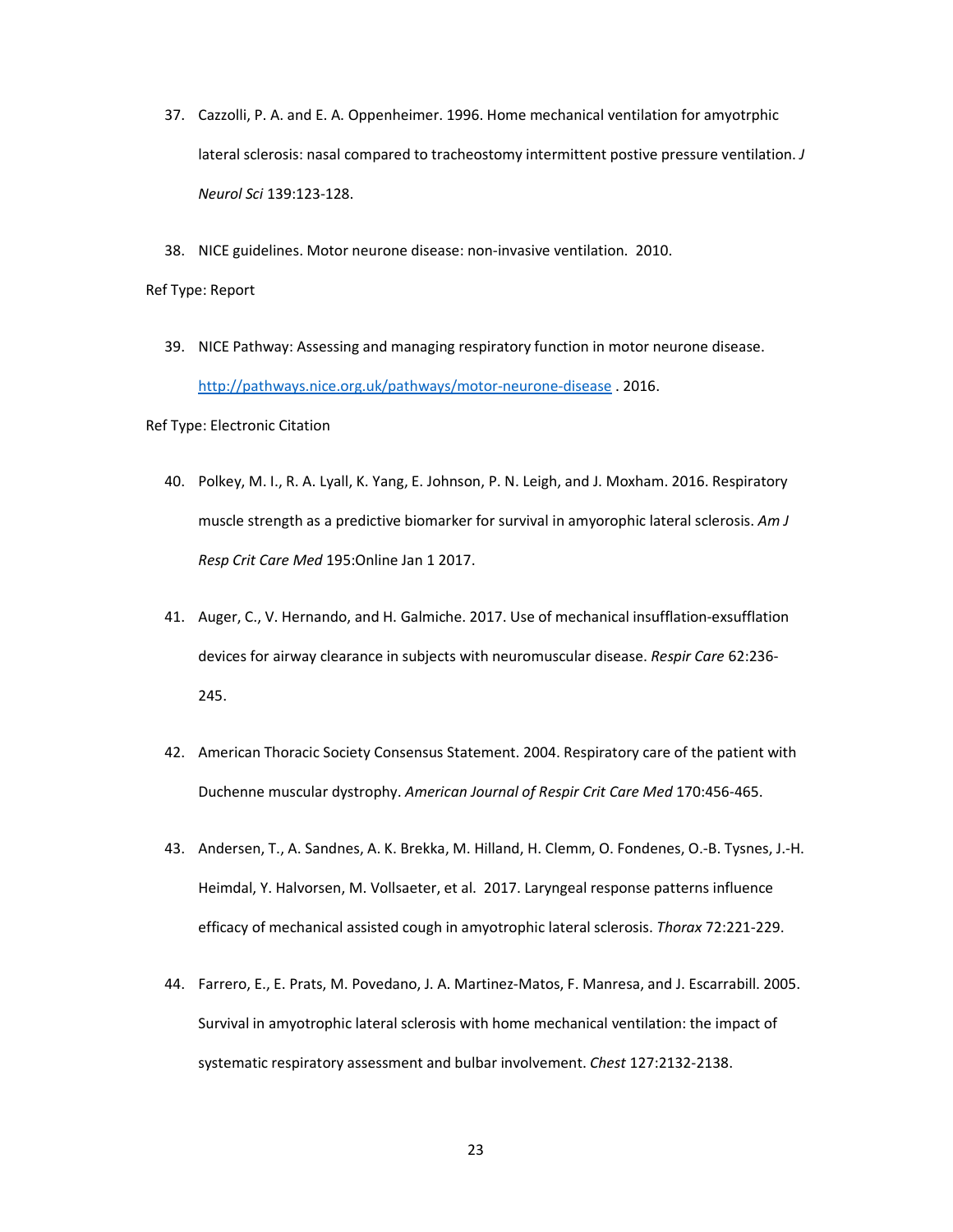- 45. Cope, C. L. 1951. Emphysema. *Postgrad Med J* 27:25-32.
- 46. Westlake, E. K., T. Simpson, and M. Kaye. 1955. Carbon dioxide narcosis in emphysema. *Q J Med* 24:155-173.
- 47. Drinker, P. and L. A. Shaw. 1929. An apparatus for the prolonged administration of artificial ventilation. *J Clin Invest* 7:229-?
- 48. Bourteline-Young, H. G. and J. L. Whittenberger. 1951. The use of artificial respiration in pulmonary emphysema accompanied by high carbon dioxide levels. *J Clin Invest* 30:838-846.
- 49. Shapiro, S. H., P. Ernst, K. Gray-Donald, J. G. Martin, S. Wood-Dauphinee, A. Beaupre, W. O. Spitzer, and P. T. Macklem. 1992. Effect of negative pressure ventilation in severe chronic obstructive pulmonary disease. *Lancet* 340:1425-1429.
- 50. Braun, N. M. T. 1985. Effect of daily intermittent rest on respiratory muscles on patients with CAO. *Chest* 85:595-605.
- 51. Gutierrez, M., T. Beroiza, G. Contreras, O. Diaz, E. Cruz, R. Moreno, and C. Lisboa. 1988. Weekly cuirass ventilation improves blood gases and inspiratory muscle strength in patients with chronic airflow limitation and hypercarbia. *Am Rev Respir Dis* 138:617-623.
- 52. Cropp, A. and A. F. Dimarco. 1987. Effects of intermittent negative pressure ventilation on respiratory muscle function in patients with severe chronic obstructive pulmonary disease. *Am Rev Respir Dis* 135:1056-1061.
- 53. Zibrak, J. D., N. S. Hill, E. C. Federman, S. L. Kwa, and C. O'Donnell. 1988. Evaluation of intermittent long term negative-pressure ventilation in patients with severe COPD. *Am Rev Respir Dis* 138:1515-1518.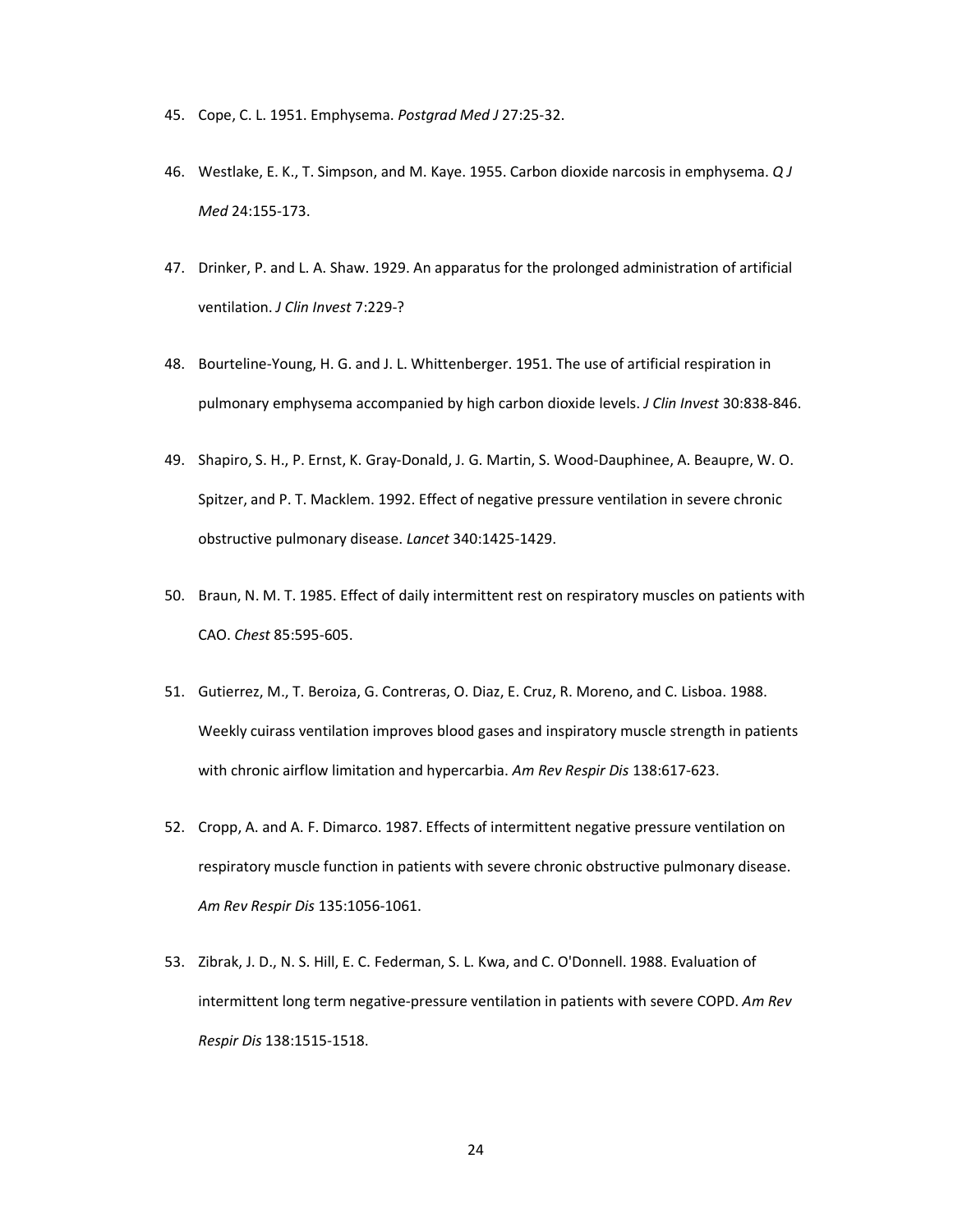- 54. Laghi, F., S. E. Cattapan, A. Jubran, and et al. 2003. Is weaning failure caused by lowfrequency fatigue of the diaphragm? *Am J Resp Crit Care Med* 167:120-127.
- 55. Polkey, M. I., D. Kyroussis, C.-H. Hamnegard, and et al. 1997. Diaphragm performance during maximal voluntary ventilation in chronic obstructive pulmonary disease. *Am J Resp Crit Care Med* 155:642-648.
- 56. Polkey, M. I., D. Kyroussis, S. E. Keilty, and et al. 1995. Exhaustive treadmill exercise does not reduce twitch transdiaphragmatic presure in patients with COPD. *Am J Resp Crit Care Med* 152:959-964.
- 57. Polkey, M. I., D. Kyroussis, C.-H. Hamnegard, G. Mills, M. Green, and J. Moxham. 1996. Diaphragm strength in chronic obstructive pulmonary disease. *Am J Respir Crit Care Med* 154:1310-1317.
- 58. Levine, S., L. Kaiser, J. Leferovich, and et al. 1997. Cellular adaptions in the diaphragm in chronic obstructive pulomary disease. *N Engl J Med* 337:1799-1806.
- 59. Stubbings, A. K., A. J. Moore, M. Dusmet, and et al. 2008. Physiological properties of human diaphragm muscle fibres and the effect of chronic obstructive pulmonary disease. *J Physiol* 586:2637-2650.
- 60. Briones Claudett, K. H., M. Briones Claudett, M. Chung Sang Wong, and et al. 2013. Noninvasive mechanical ventilation with average volume assured pressure support (AVAPS) in patients with chronic obstructive pulmonary disease and hypercapnic encephalopathy. *BMC Pulm Med* 13:12.
- 61. Murphy, P. B., C. Davidson, and M. D. Hind. 2012. Volume targeted versus pressure support non-invasive ventilation in patients with super obesity abd chronic respiratory failure: a randomised controlled trial. *Thorax* 67:727-734.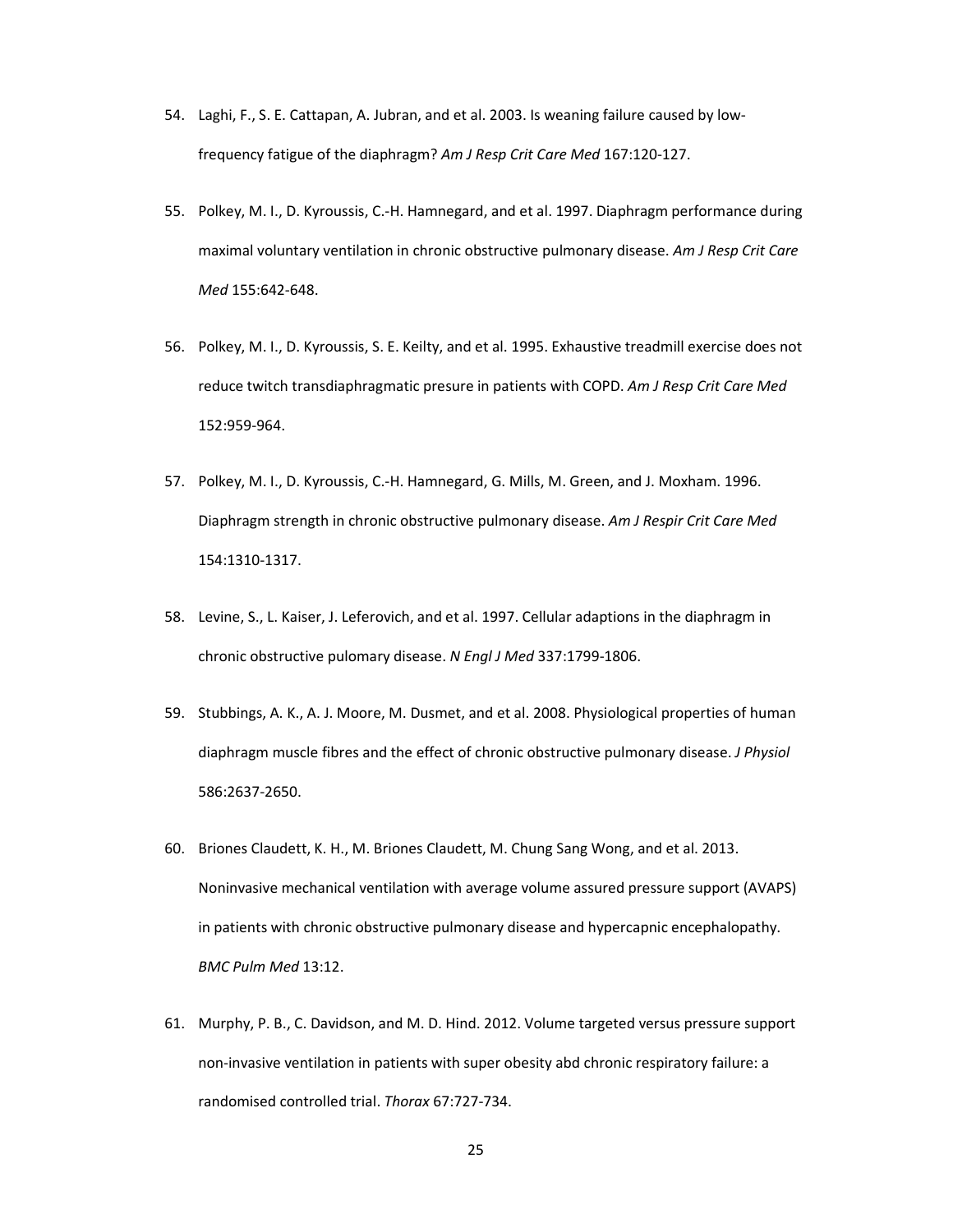- 62. Kelly, J. L., J. Jaye, R. E. Pickersgill, M. Chatwin, M. J. Morrell, and A. K. Simonds. 2014. Randomized trial of 'intelligent' autotitrating ventilation versus standard pressure support non-invasive ventilation: impact on adherence and physiological measures. *Respirology* 19:596-603.
- 63. Kohnlein, T., W. Windisch, D. Kohler, A. Drabnik, J. Geiseler, and S. e. a. Hartl. 2014. Noninvasive positive pressure ventilation for the treatment of severe stable chronic obstructive pulmonary disease: a prospective, multicentre, randomised, controlled clnical trial. *Lancet Respir Med* 2:698-705.
- 64. Struik, F. M., R. T. Sprooten, H. A. Kerstjens, G. Bladder, M. Zijnen, J. Asin, J. M. Vonk, and P. J. Wijkstra. 2014. Nocturnal non-invasive ventilation in COPD patients with prolonged hypercapnia after ventilatory support for acute respiratory failure: a randomised, controlled, parallel-group study. *Thorax* 69:826-834.
- 65. Murphy, P. B., G. Arbane, S. Bourke, P. Calverley, A. Crooks, L. Dowson, and et al. 2016. HOT-HMV UK trial secondary outcome analysis: early readmission is reduced by the addition of home mechanical ventilation to home oxygen therapy in COPD patients with chronic respiratory failure following a life-threatening exacerbation. *Thorax* 71:A68-A69.
- 66. Kon, S. S., S. E. Jones, S. J. Schonfield, and et al. 2015. Gait speed and readmission following hospitalisation for acute exacerbation of COPD: a prospective study. *Thorax* 10.1136/thoraxjnl-2015-207046.
- 67. Spruit, M. A., M. I. Polkey, B. Celli, and et al. 2012. Predicting outcomes from 6-minute walk distance in chronic obstructive pulmonary disease. *J Am Med Dir Assoc* 13:291-297.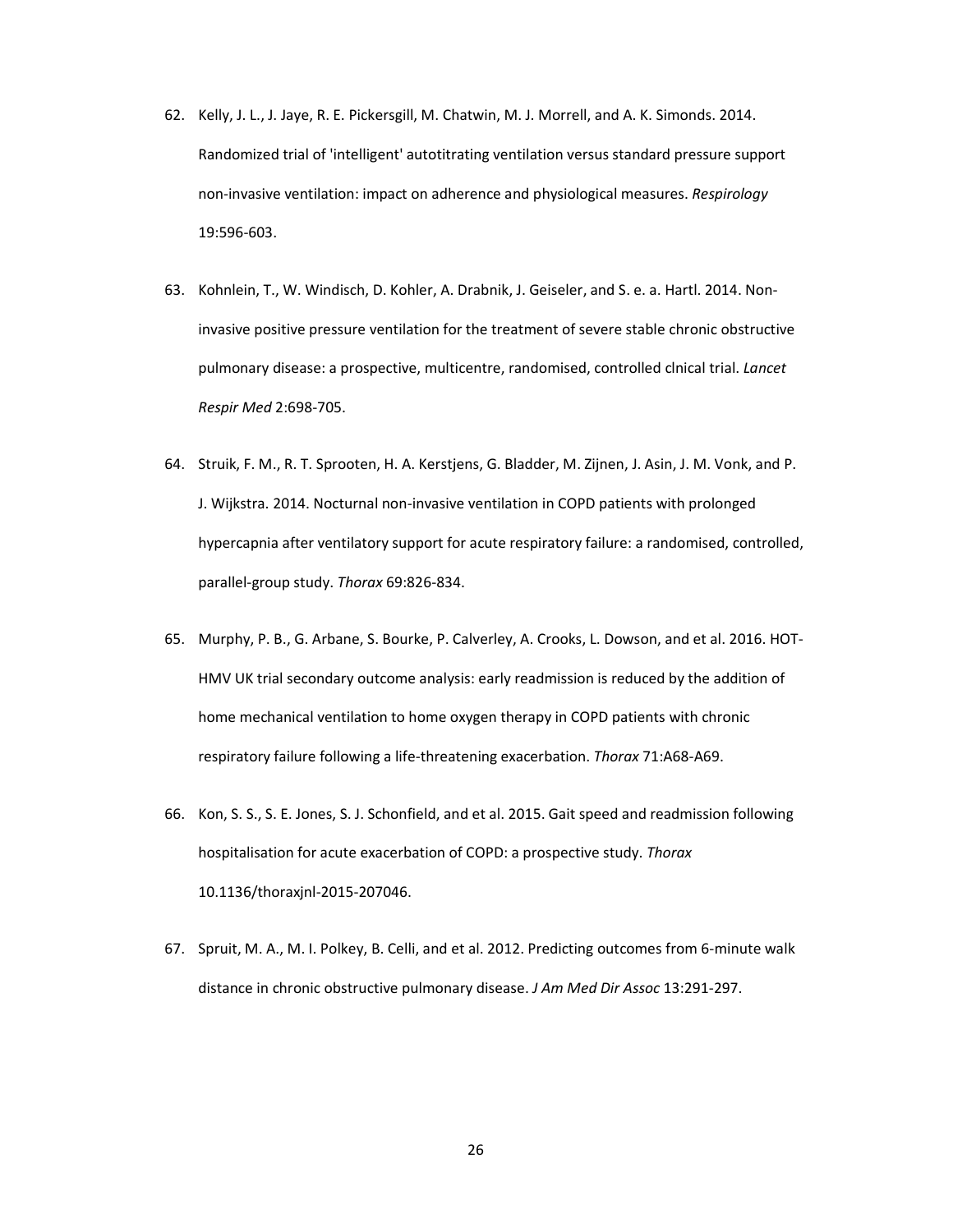- 68. Man, W. D., M. I. Polkey, N. Donaldson, and et al. 2004. Community pulmonary rehabilitation after hospitalisation for acute exacerbations of chronic obstructive pulmonary disease: randomised controlled study. *BMJ* 329:1209.
- 69. Simonds, A. K. and M. W. Elliott. 1995. Outcome of domiciliary nasal intermittent positive pressure ventilation in restrictive and obstructive disorders. *Thorax* 50:604-609.
- 70. Benhamou, D., J.-F. Muir, C. Raspaud, A. Cuvelier, C. Girault, F. Portier, and J.-F. Menard. 1997. Long-term efficiency of home nasal mask ventilation in patients with diffuse bronchiectasis and severe chronic respiratory failure. *Chest* 112:1259-1266.
- 71. Dupont, M., A. Gacouin, L. Herve, and et al. 2004. Survival of patients with bronchiectasis after first ICU stay for respiratory failure. *Chest* 125:1815-1820.
- 72. Alzeer, A. H., M. Masood, S. J. Basha, and S. A. Shaik. 2007. Survival of bronchiectatic patients with respiratory failure in ICU. *BMC Pulm Med* 7:17.
- 73. Davis, P. B. and P. A. di Sant'Agnese. 1978. Assisted ventilation for patients with cystic fibrosis. *JAMA* 239:1851-1854.
- 74. Jones, A., D. Bilton, T. W. Evans, S. J. Finney, and et al. 2013. Predictors of outcome in patients with cystic fibrosis requiring endotracheal intubation. *Respirology* 18:630-636.
- 75. Slieker, M. G., J. P. J. van Gerstel, H. G. M. Heijerman, and et al. 2006. Outcome of assisted ventilation for acute respiratory failure in cystic fibrosis. *Int Care Med* 32:754-758.
- 76. Texereau, J., D. Jamal, G. Choukroun, and et al. 2006. Determinants of mortality for adults with cystic fibrosis admitted to intensive care: a multicentre study. *Respiratory Research* 7:1- 14.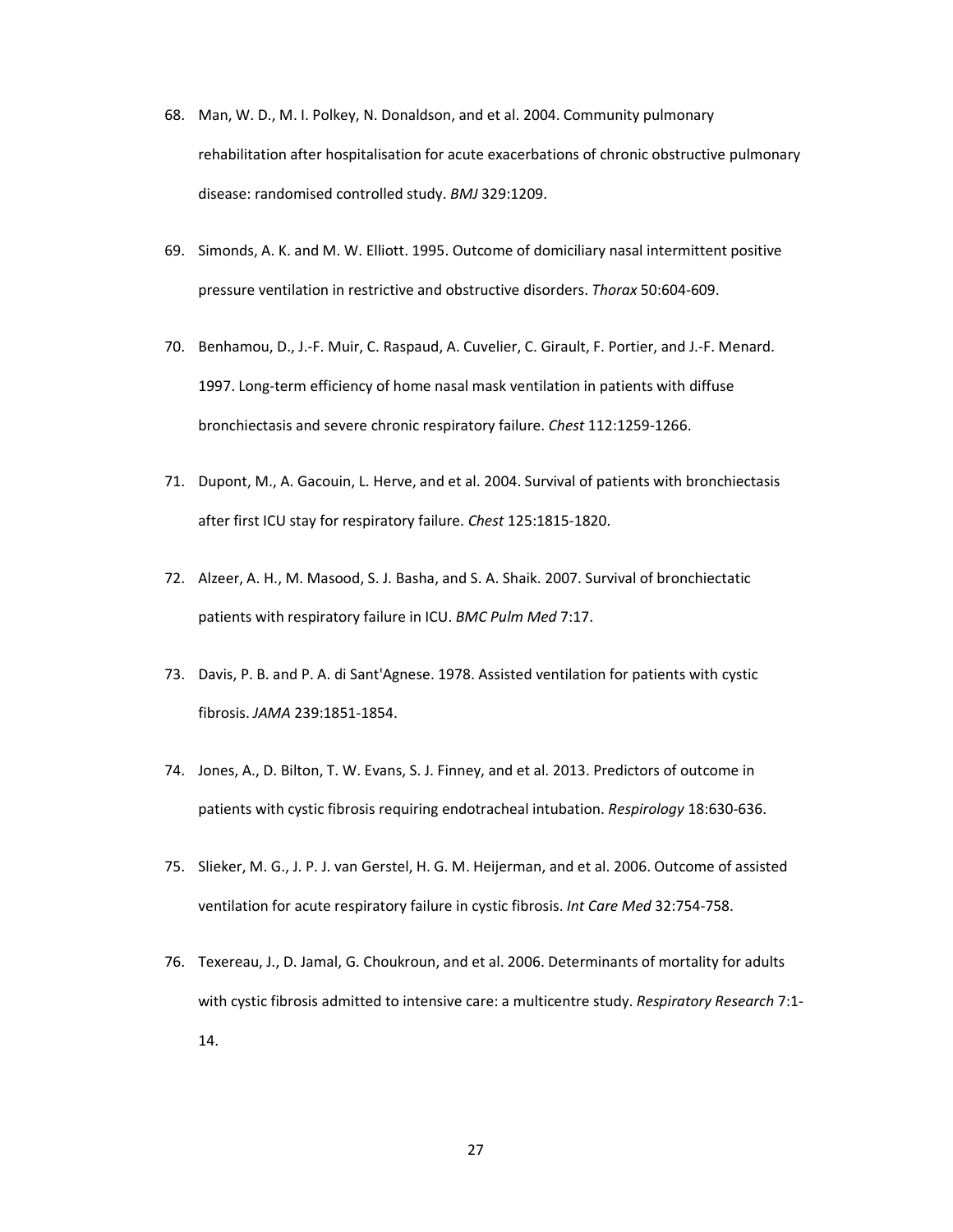- 77. Moran, F. and J. Bradley. 2003. Non-invasive ventilation for cystic fibrosis. *Cochrane Database of Systematic Reviews* 2:CD002769.
- 78. Moran, F. B. J. M. and A. J. Piper. 2013. Non-invasive ventilation for cystic fibrosis. *Cochrane Database Syst Rev* 30 (4).
- 79. Madden, B. P., H. Kariyawasam, A. J. Siddiqi, A. Machin, J. A. Pryor, and M. E. Hodson. 2002. Noninvasive ventilation in cystic fibrosis patients with acute or chronic respiraory failure. *Eur Respir J* 19:310-313.
- 80. Osler, W. 1905. The principles and practices of Medicine.
- 81. Auchinloss, J. H. Jr., E. Cook, and A. D. Renzetti. 1955. Clinical and physiological aspects of a case of obesity, polycythemia and alveolar hypoventilation. *J Clin Invest* 34 (10):1537-1545.
- 82. Burwell, C. S., E. D. Robin, R. D. Whaley, and A. G. Bickelman. 1956. Extreme obesity associated with alveolar hypoventilation - Pickwickian syndrome. *Am J Med* 21:81-88.
- 83. Ng, M. and et al. 2013. Global, regional, and national prevalence of overweight and obesity in children and adults during 1980-2013: a systematic analysis for the Global Burden of Disease Study. *Lancet* 384:766-781.
- 84. Piper, A. J., D. Wang, B. J. Yee, D. J. Barnes, and R. R. Grunstein. 2008. Randomised trial of CPAP vs bilevel support in the treatment of obesity hypoventilation syndrome without svere nocturnal desaturation. *Thorax* 63:395-401.
- 85. Storre, J. H., B. Seuthe, R. Fiechter, S. Milioglou, M. Dreher, S. Sorichter, and W. Windisch. 2006. Average Volume-Assured Pressure support ventilation in obseity hypoventilation. A randomised crossover trial. *Chest* 130:815-821.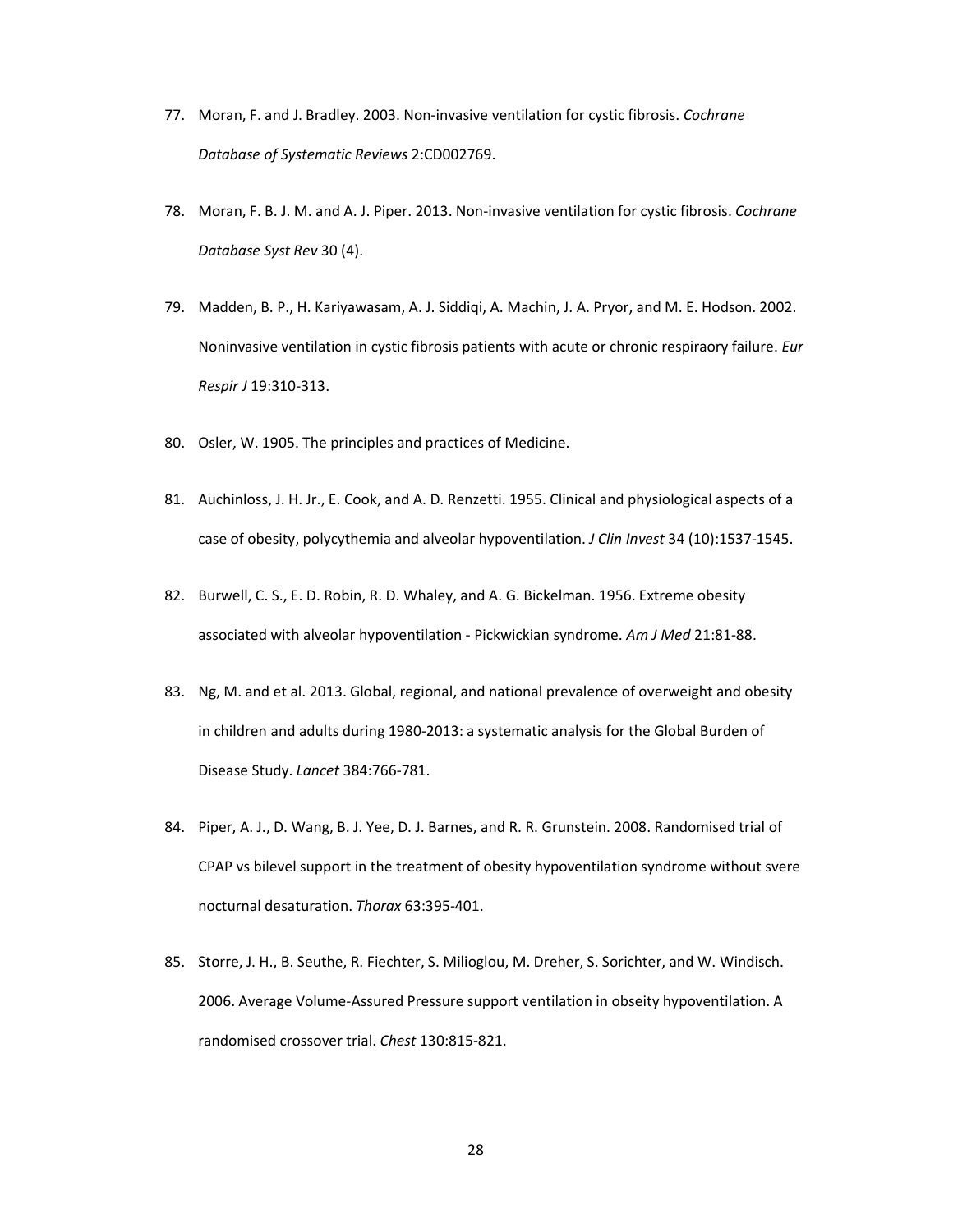- 86. Janssens, J. P., M. Metzger, and E. Sforza. 2009. Impact of volume targeting on effiicacy of bilevel non-invasive ventilation and sleep in obesity hypoventilation. *Respir Med* 103:165-172.
- 87. Hodgson, L. and P. B. Murphy. 2016. Update on clnical trials in home mechcanical ventilation. *J Thorac Dis* 8:255-267.
- 88. Pepin, J.-L., J.-F. Timsit, R. Tamisier, J.-C. Borel, P. Levy, and S. Jaber. 2016. Prevention and care of respiratory failure in obese patients. *Lancet Respir Med* 4:407-418.
- 89. Nava, S. 2006. Getting dark, too dark to see. *Crit Care Med* 33:468-469.
- 90. Cuomo, A., M. Delmastro, P. Ceriana, S. Nava, G. Conti, M. Antonelli, and E. Iacobone. 2004. Noninvasive mechanical ventilation as a palliative treatment of acute respiratory failure in patients with end-stage solid cancer. *Palliat Med* 18:602-608.
- 91. Brochard, L., J. Mancebo, M. Wysocki, F. Lofaso, G. Conti, A. Rauss, and et al. 1995. Noninvasive ventilation for acute exacerbations of chronic pulmonary disease. *N Engl J Med* 333:817-822.
- 92. Pisani, L., A. Carlucci, and S. Nava. 2012. Interfaces for noninvasive mechanical ventilation: technical aspects and efficiency. *Minerva Anestesiologica* 78:1154-1161.
- 93. Vitacca, M., L. Bianchi, C. Fracchia, A. Spanevello, B. Balbi, and S. Scalvini. 2009. Teleassistance in chronic respiratory failure patients: a randomised clinical trial. *Eur Respir J* 33:411-418.
- 94. Chatwin, M., G. Hawkins, L. Panicchia, A. Woods, A. Hanak, R. Lucas, E. Baker, E. Ramhamdany, B. Mann, J. Riley, et al. 2016. Randomised crossover trial of telemonitoring in chronic respiratory patients (TeleCRAFT trial). *Thorax* 71:305-311.